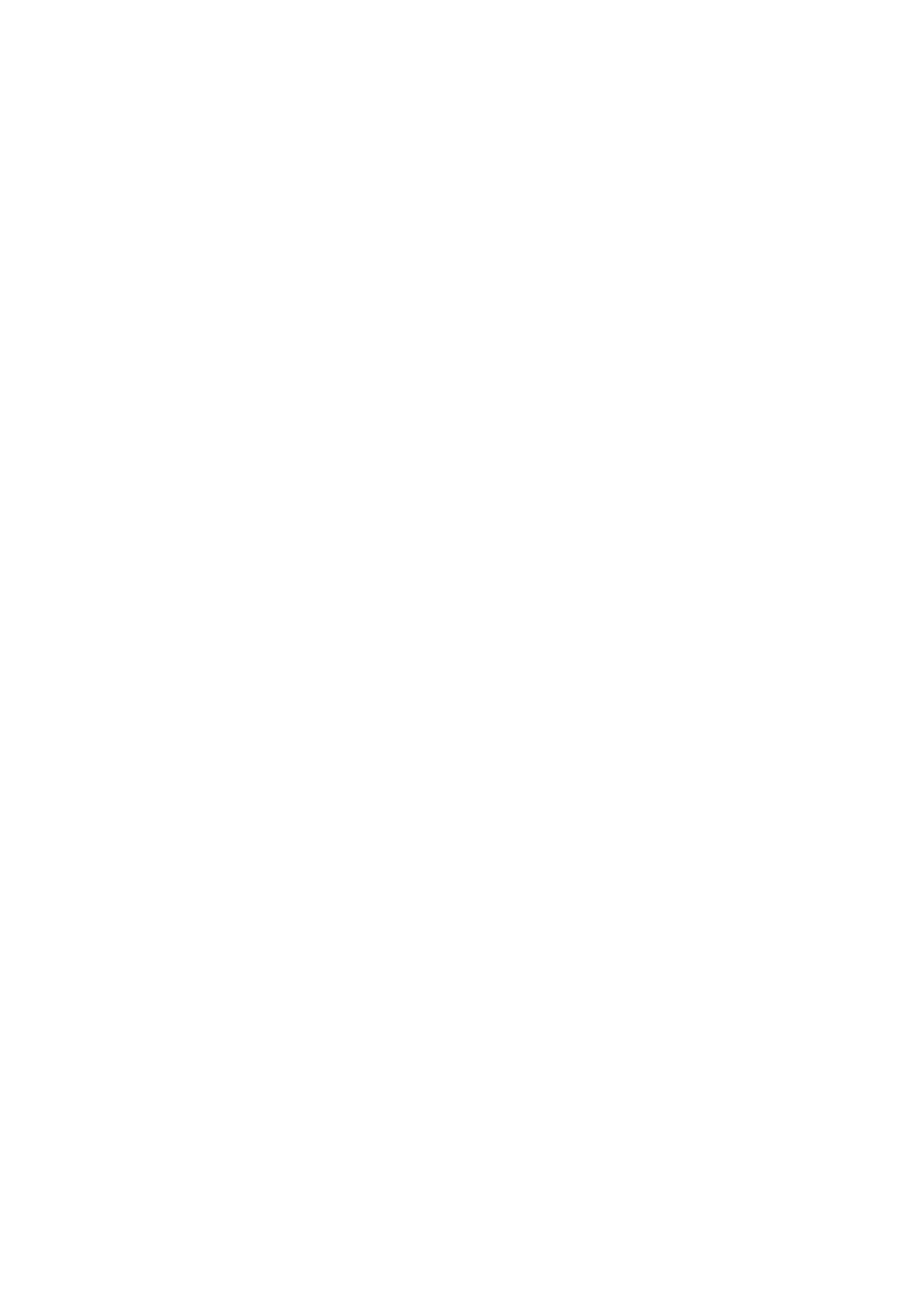## **TABLE OF CONTENTS**

# **ITEM SUBJECT PAGE NO 1 DECLARATION OF OPENING [.......................................................................5](#page-4-0) 2 [WELCOME AND OPENING............................................................................5](#page-4-1) 3 [RECORD OF ATTENDANCE](#page-4-2) AND LEAVE OF ABSENCE ............................5 4 [RECEIPT AND CONFIRMATION OF MINUTES](#page-4-3) .............................................5 5 [MAYORAL MINUTE........................................................................................5](#page-4-4) 6 [INFORMING OF CONFLICTS OF INTEREST.................................................5](#page-4-5) 6.1 PRESCRIBED CONFLICTS [OF INTEREST......................................5](#page-4-6) 6.2 DECLARABLE CONFLICTS [OF INTEREST.....................................5](#page-4-7) 7 [PRESENTATIONS / COUNCILLOR REPORTS..............................................5](#page-4-8) 8 [REPORTS DIRECT TO COUNCIL..................................................................7](#page-6-0)** 8.1 [PLANNING SCHEME REVIEW AND PREPARATION OF A NEW](#page-6-1)  PLANNING SCHEME [........................................................................7](#page-6-1) 8.2 [REVIEW OF THE CLASSIFICATION AND MANAGEMENT OF](#page-20-0)  [COUNCIL INFORMATION.............................................................113](#page-20-0) 8.3 [DECEMBER 2020 FINANCIAL PERFORMANCE REPORT](#page-28-0) ..........129 **9 NOTIFIED MOTIONS [..................................................................................143](#page-32-0) 10 [TABLING OF PETITIONS...........................................................................143](#page-32-1) 11 CONFIDENTIAL SESSION [.........................................................................143](#page-32-2) 12 [NEXT MEETING..........................................................................................143](#page-32-3) 13 [MEETING CLOSURE..................................................................................143](#page-32-4)**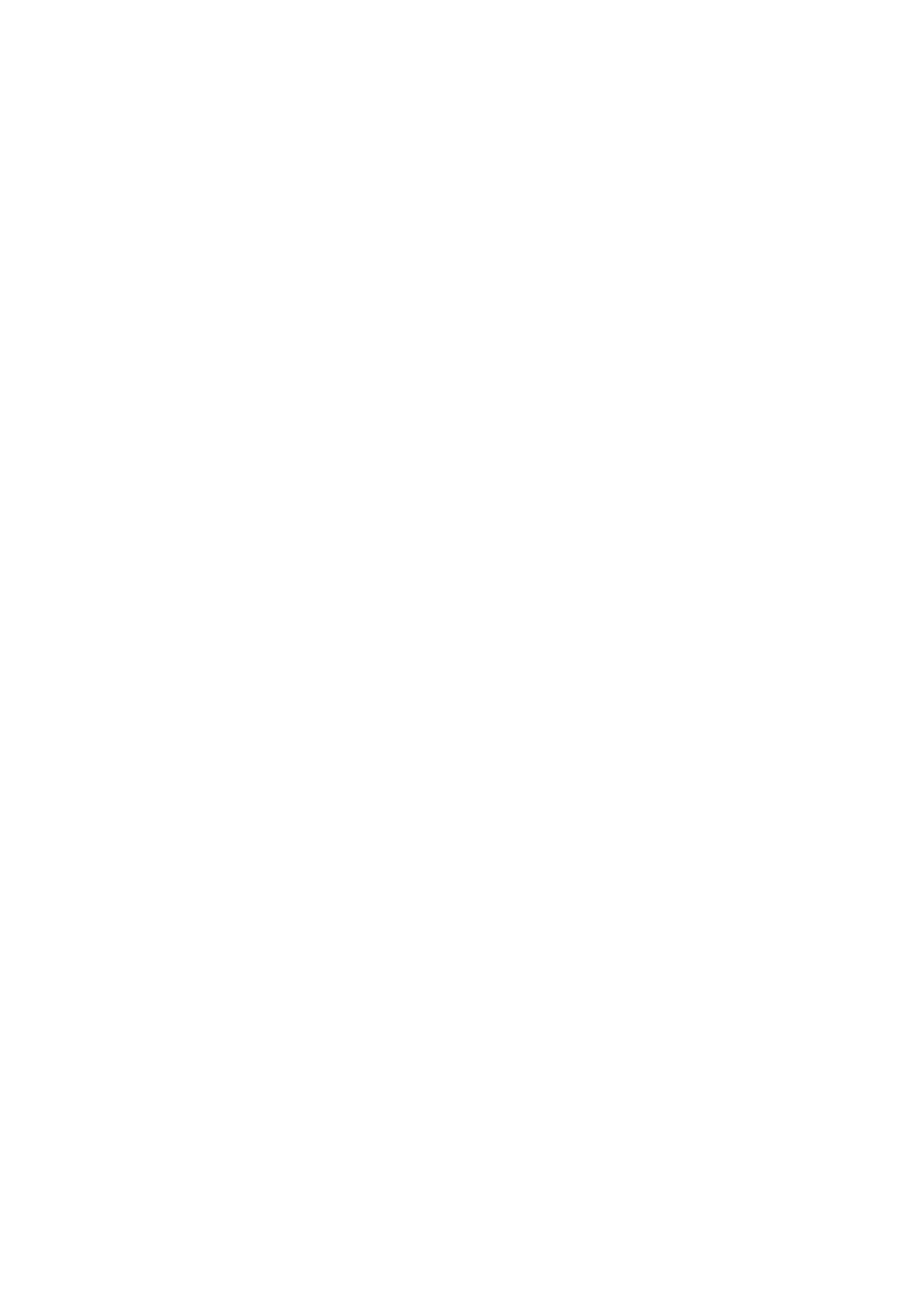#### <span id="page-4-0"></span>**1 DECLARATION OF OPENING**

On establishing there is a quorum, the Chair will declare the meeting open.

#### <span id="page-4-1"></span>**2 WELCOME AND OPENING**

#### <span id="page-4-2"></span>**3 RECORD OF ATTENDANCE AND LEAVE OF ABSENCE**

#### <span id="page-4-3"></span>**4 RECEIPT AND CONFIRMATION OF MINUTES**

That the Minutes of the Ordinary Meeting held on 10 December 2020 be received and confirmed.

#### <span id="page-4-4"></span>**5 MAYORAL MINUTE**

#### <span id="page-4-5"></span>**6 INFORMING OF CONFLICTS OF INTEREST**

#### <span id="page-4-6"></span>**6.1 PRESCRIBED CONFLICTS OF INTEREST**

Pursuant to section 150EL of the *Local Government Act 2009* (the Act), a Councillor who has a prescribed conflict of interest in an issue to be considered at a meeting of the local government must –

- (a) immediately inform the meeting of the prescribed conflict of interest including the particulars stated in section 150EL(4) of the Act and
- (b) pursuant to section 150EM(2) of the Act must leave the place at which the meeting is being held, including any area set aside for the public, and stay away from the place while the matter is being discussed and voted on.

#### <span id="page-4-7"></span>**6.2 DECLARABLE CONFLICTS OF INTEREST**

Pursuant to section 150EQ of the *Local Government Act 2009*, a Councillor who has a declarable conflict of interest in a matter to be considered at a meeting of the local government, must stop participating in the meeting and immediately inform the meeting of the declarable conflict of interest including the particulars stated in section 150EQ(4) of the Act.

If the Councillor with a declarable conflict of interest does not voluntarily decide not to participate in the decision, pursuant to section 150ES(3)(a) of the Act the eligible Councillors must, by resolution, decide

- (a) whether the Councillor may participate in the decision despite the Councillors conflict of interest or
- (b) that the Councillor must not participate in the decision and must leave the place at which the meeting is being held, including any area set aside for the public and stay away while the eligible Councillors discuss and vote on the matter.

The Councillor with the declarable conflict of interest must comply with any conditions the eligible Councillors impose per section 150ES(4) and (5) of the Act.

#### <span id="page-4-8"></span>**7 PRESENTATIONS / COUNCILLOR REPORTS**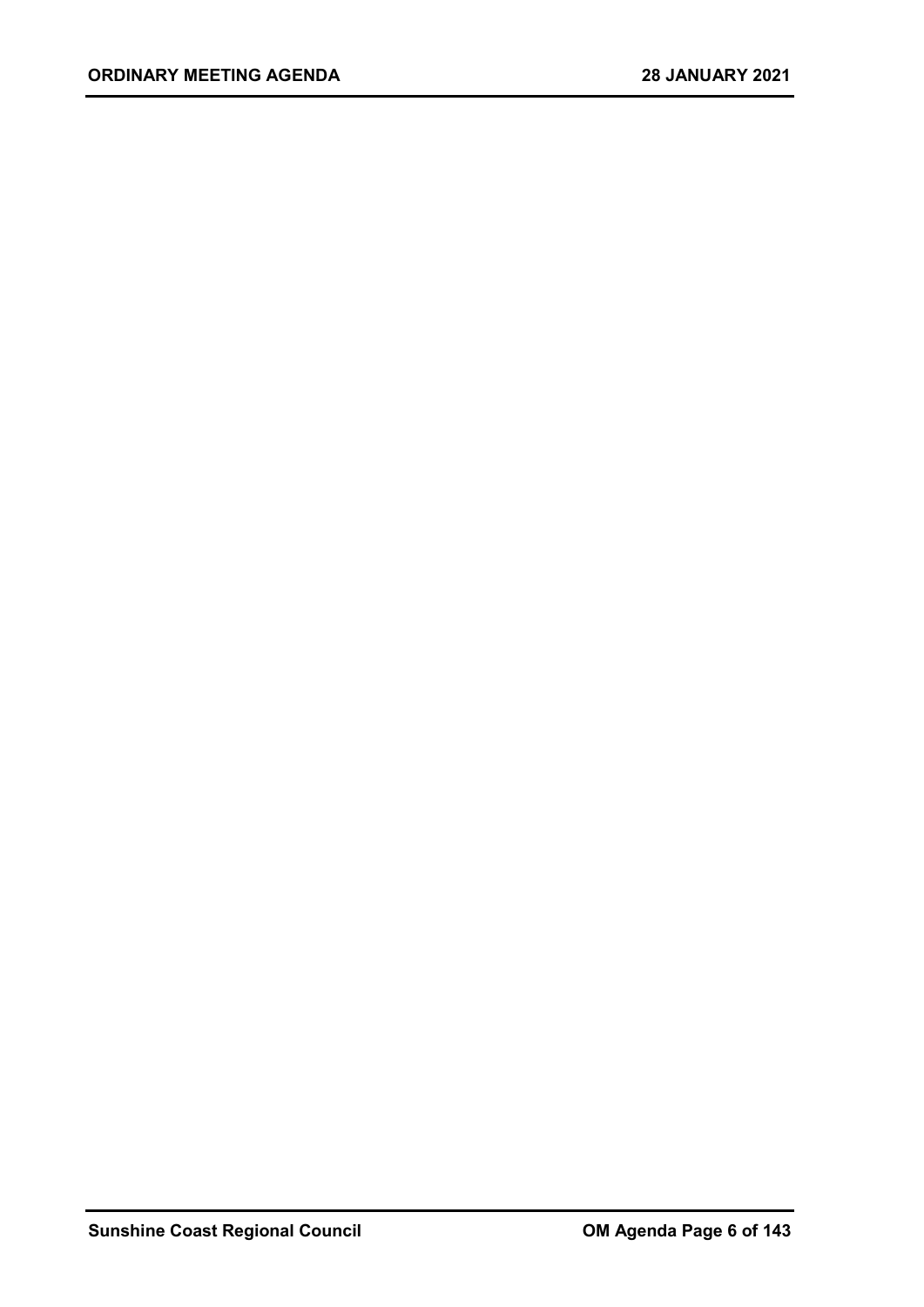#### <span id="page-6-0"></span>**8 REPORTS DIRECT TO COUNCIL**

#### <span id="page-6-1"></span>**8.1 PLANNING SCHEME REVIEW AND PREPARATION OF A NEW PLANNING SCHEME**

| File No:            | <b>Council meetings</b>                                                                                     |
|---------------------|-------------------------------------------------------------------------------------------------------------|
| <b>Author:</b>      | <b>Coordinator Planning Scheme and Projects</b><br><b>Customer Engagement &amp; Planning Services Group</b> |
| <b>Attachments:</b> | Att 3 - Proposed Community Engagement Approach  109                                                         |

#### **PURPOSE**

The purpose of this report is to:

- present to Council the findings from a review of the current planning scheme, including recommendations arising from this review and
- seek a resolution from Council to make a new planning scheme under the *Planning Act 2016*.

#### **EXECUTIVE SUMMARY**

The Sunshine Coast Planning Scheme 2014 (the planning scheme) took effect on 21 May 2014 and has been in operation for over six and a half years.

Under the *Planning Act 2016*, Council is required to review its planning scheme within 10 years of it taking effect and decide, based on that review, whether to amend or replace the planning scheme. In addition, the current Corporate Plan 2020-2024 states that Council will commence development of the region's next planning scheme, which is intended to be in place by 2024.

As an initial step towards preparation of a new planning scheme, a Review of the current planning scheme has been undertaken to examine its efficiency and effectiveness as a regulatory instrument and consider whether it accords with community expectations, current legislation, State planning instruments and Council's adopted vision and strategies. Details of the Review are contained in **Attachment 1 (Planning Scheme Review Report)**.

While the Review has found that the current planning scheme compares favourably to other contemporary planning schemes in Queensland, and has been generally successful in its operation to date, a number of significant influences are emerging which require the current planning and policy framework to be revised and updated, including:

- state and regional planning horizons have shifted to 2041 and beyond (noting the current planning scheme has a planning horizon to 2031)
- there is a need to improve and strengthen alignment with recent State, regional and local planning policy changes
- mapping needs to be updated to better reflect physical and environmental constraints, infrastructure projects, the State Planning Policy (SPP) and South East Queensland Regional Plan 2017 (SEQRP) and
- there are opportunities to improve useability, accessibility and user experience through new technological delivery platforms (fully electronic planning scheme).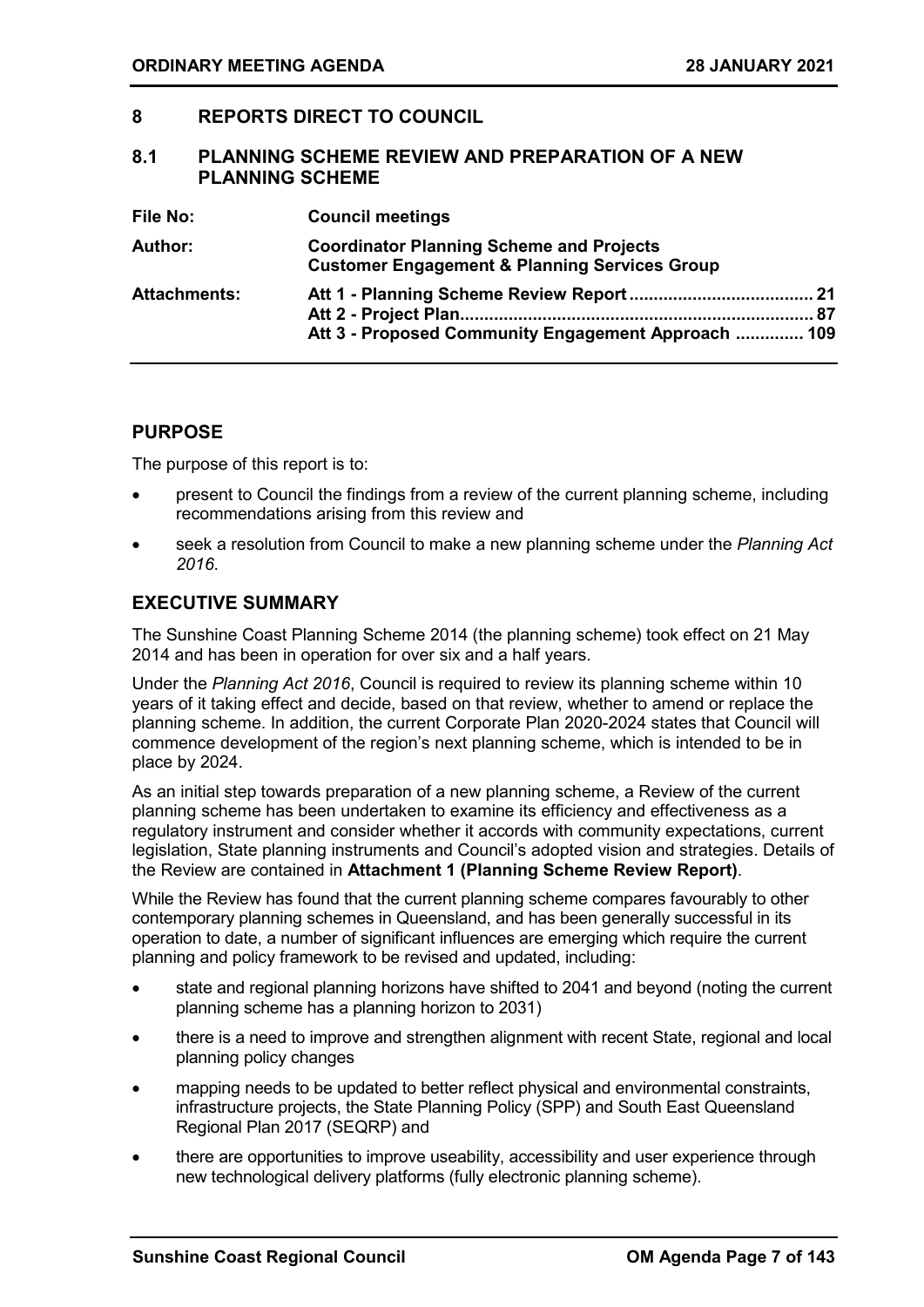On balance, based on the findings of the Review, it is recommended that the current planning scheme be replaced with a new planning scheme.

To formally commence preparation of a new planning scheme, Council must first propose to make a planning scheme under the *Planning Act 2016.* According to this Act, a planning scheme must:

- identify strategic outcomes for the local government area to which the planning scheme applies (typically included in the planning scheme's strategic framework)
- include measures that facilitate the achievement of the strategic outcomes and
- coordinate and integrate the matters dealt with by the planning scheme, including State and regional aspects of the matters.

To support preparation of a new planning scheme, a Project Plan (**Attachment 2**) and Proposed Community Engagement Approach (**Attachment 3**) have been prepared.

A range of key inputs will guide and inform preparation of a new planning scheme. Some of these inputs are contained in existing plans and strategies (e.g. SEQRP and the Environment and Livability Strategy), and other inputs will emerge from processes that are currently underway (e.g. the Sunshine Coast Mass Transit Project business case process) or are yet to commence. The timing of the new planning scheme and the direction that it takes will be heavily influenced by these inputs.

Apart from some mandatory elements specified in State planning legislation, such as standardised zones and definitions, the format and structure of the new planning scheme will largely be open for Council to determine. However, a structure similar to the current planning scheme is suggested. In addition, to help guide preparation of the new planning scheme, a set of preliminary drafting and planning principles has been identified.

From start to finish, the plan-making process is anticipated to take in the order of three to four years to complete (noting that the timing of certain steps in the process, such as state interest reviews, are not within Council's control).

If Council proposes to make a new planning scheme, the next step will be to seek a notice from the State Planning Department setting out the plan-making process to be followed.

#### **OFFICER RECOMMENDATION**

**That Council:**

- **(a) receive and note the report titled "Planning Scheme Review and Preparation of a New Planning Scheme"**
- **(b) based on a review of the current planning scheme, decide to replace the planning scheme**
- **(c) propose to make a new planning scheme under section 18 of the** *Planning Act 2016* **and**
- **(d) delegate authority to the Chief Executive Officer to prepare and progress the proposed planning scheme under the** *Planning Act 2016* **and** *Minister's Guidelines and Rules***.**

#### **FINANCE AND RESOURCING**

If Council formally resolves to prepare a new planning scheme, adequate resourcing will be crucial to ensure timeliness and quality of outputs and overall project success.

The New Planning Scheme Project will be a multi-year project that is anticipated to be delivered over four (4) financial years. To this end, a budget briefing paper for the Project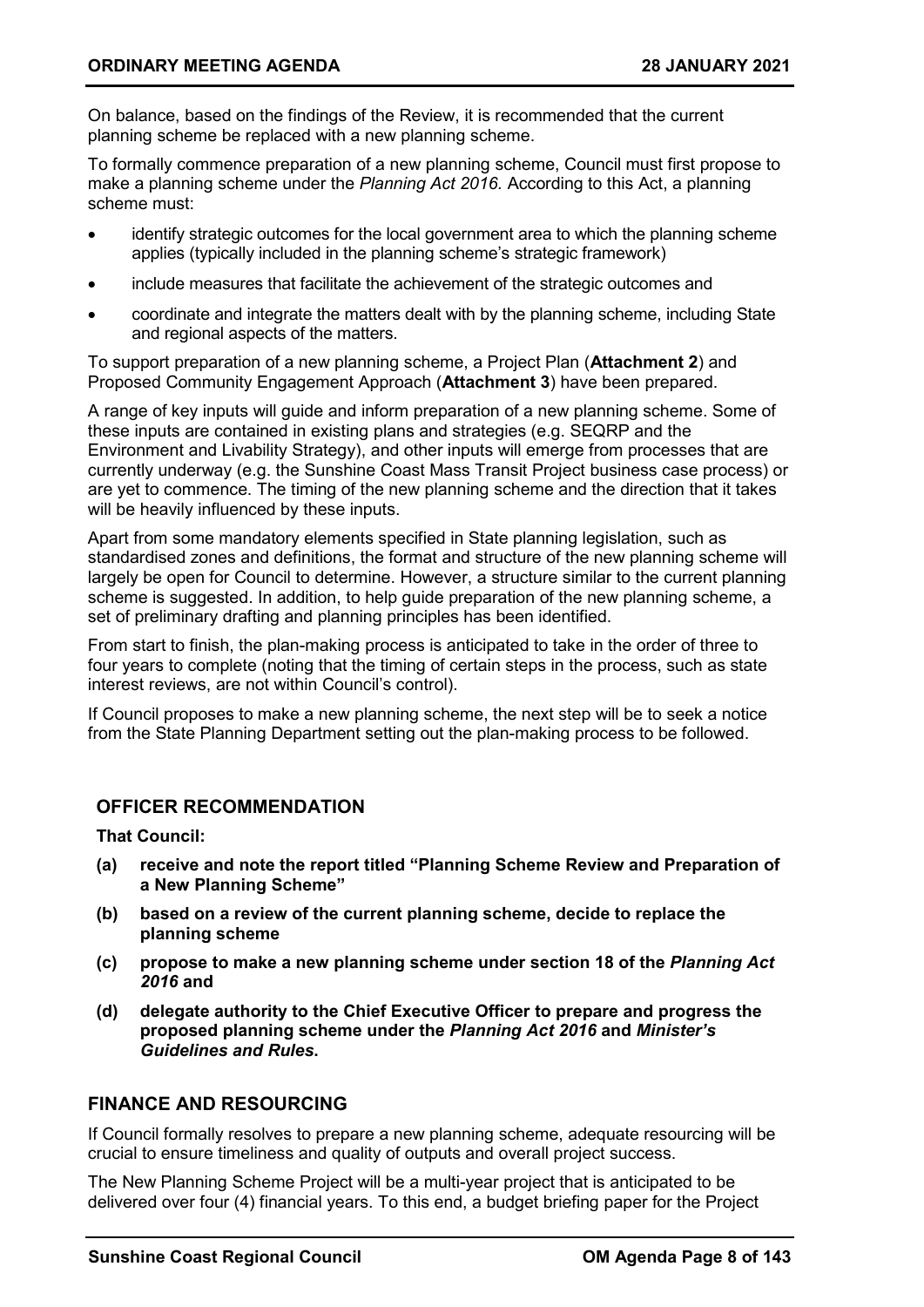was approved as part of the 2020/21 budget process, covering the period until 30 June 2024. In order to commence the New Planning Scheme Project in the second half of this financial year, funding for human and financial resources has been allocated within the 2020/21 Strategic Planning Branch budget.

It is proposed that the new planning scheme project will be managed "in-house" by a core project team within the Strategic Planning Branch, in partnership with a range of internal and external subject matter experts.

While there will be a pivot of resources within the Strategic Planning Branch to focus on the new planning scheme project, there will continue to be a need to administer the amendment program for the existing planning scheme. This work will be undertaken within existing 2020/21 budget resources allocated to the Strategic Planning Branch and is intended to progressively diminish in future financial years as the commencement of a new planning scheme draws nearer.

#### **CORPORATE PLAN**

**Corporate Plan Goal:** *A healthy environment*

**Outcome:** 2.1 - A resilient region shaped by clever planning and good design **Operational Activity:** 2.1.6 - A performance review of the existing planning scheme will be undertaken, background planning studies prepared and a community reference group established.

#### **CONSULTATION**

#### **Councillor Consultation**

The future direction for the review of the current planning scheme and preparation of a new planning scheme was discussed with Councillors at a workshop held on 8 October 2020.

#### **Internal Consultation**

No internal consultation has been undertaken specifically in relation to this report. However, as part of the planning scheme review process, internal consultation has occurred with various branches including:

- Development Services Branch
- Urban Growth Projects Branch
- Economic Development Branch
- Community Planning and Development
- Environment and Sustainability Policy Branch
- Design and Placemaking Services Branch
- Transport and Infrastructure Planning Branch

The main purpose of this consultation was to seek feedback on the operational performance and effectiveness of the current planning scheme and obtain up to date information and advice about adopted and proposed strategies that would inform preparation of a new planning scheme.

In addition, on 11 December 2020, a briefing was provided to the Executive Leadership Team on the development of the new planning scheme.

#### **External Consultation**

No external consultation has been undertaken in relation to this report. However, as part of the planning scheme review process, targeted external consultation was conducted with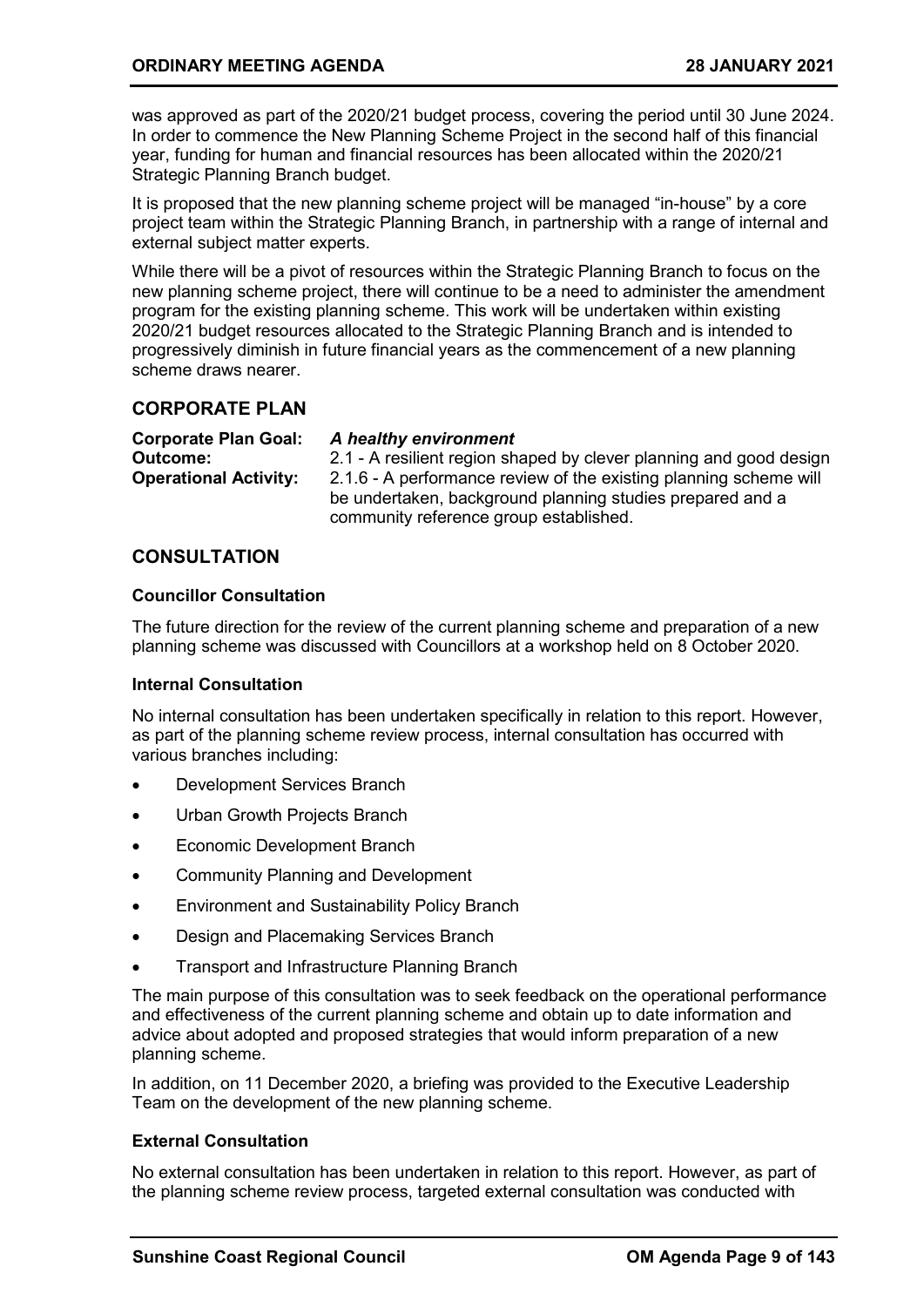some locally-based planning consultants to obtain feedback on the operational performance of the current planning scheme from a practitioner's perspective.

#### **Community Engagement**

No community engagement has been undertaken in relation to this report. However, a review of the results of previous consultation processes conducted for other recent strategy projects has been undertaken and has informed this report. If Council formally resolves to prepare a new planning scheme, community engagement will be a core element of the plan-making process.

In this regard, a Community Engagement Strategy will be prepared to ensure that communications and engagement activities across all stages of the project successfully support the preparation of the new planning scheme and meet the expectations of the community and project stakeholders. A Proposed Community Engagement Approach document **(Attachment 3)** has been prepared to outline the key elements of a Community Engagement Strategy.

If Council decides to prepare a new planning scheme, it is intended that a Community Reference Group will be established to help shape and inform the community engagement that is undertaken for this and other related planning projects.

#### **PROPOSAL**

This report presents to Council the outcomes from a review of the current planning scheme and, based on the findings of that review, recommends that the current planning scheme be replaced. The report also seeks a resolution from Council to propose a new planning scheme.

#### **Background**

The Sunshine Coast Planning Scheme 2014 (the planning scheme) took effect on 21 May 2014 and has been in operation for over six and a half years. During this time, the planning scheme has been subject to a number of amendments as part of Council's ongoing planning scheme amendment program to ensure that it has been kept up to date and has continued to operate efficiently and effectively.

Under the *Planning Act 2016*, Council is required to review its planning scheme within 10 years of it taking effect and decide, based on that review, whether to amend or replace the planning scheme. In addition, the current Corporate Plan 2020-2024 states that Council will commence development of the region's next planning scheme, which is intended to be in place by 2024.

#### **Planning scheme review**

Given this background, early last year, the Strategic Planning Branch initiated a Planning Scheme Review Project (the Review) with the following purpose:

*To ensure the regulation of land use and development on the Sunshine Coast remains up to date, effective and efficient, and in accordance with Council's adopted vision and strategies.*

In particular, the Review has examined the efficiency and effectiveness of the planning scheme as a regulatory instrument, and whether it accords with community expectations, current legislation and Council's adopted vision and strategies.

The scope of the Review has included:

- primarily a technical, internally focused review of the operational effectiveness of the current planning scheme, including consultation with key users
- a review of the current and emerging policy environment relevant to land use planning, particularly at the State, regional and local levels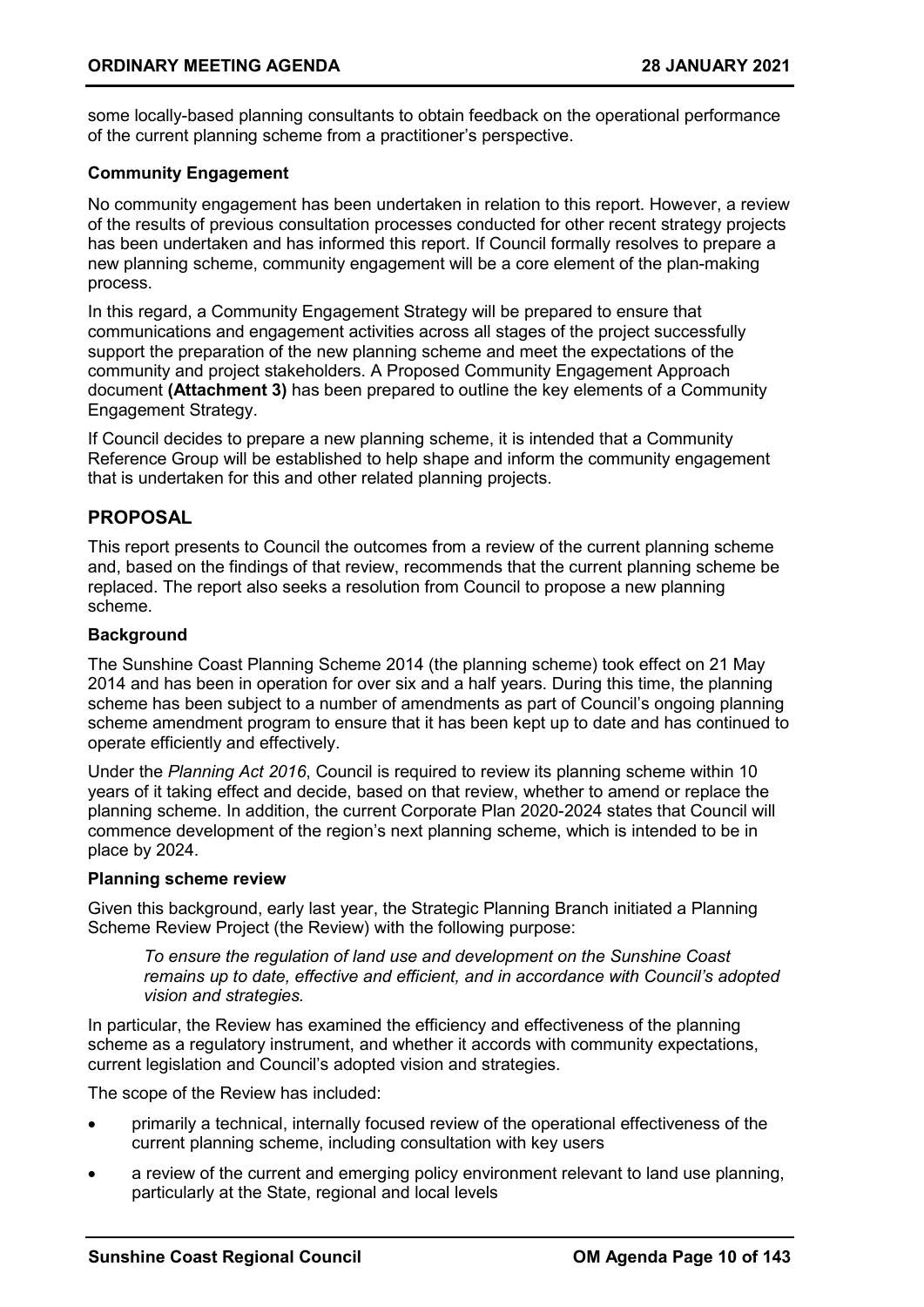- an audit of mapping/data, development outcomes and legal proceedings
- a review of community and industry feedback from consultation on recent Council strategies and projects and
- identification of information gaps, key findings and recommendations.

While the Review has found that the current planning scheme compares favourably to other contemporary planning schemes in Queensland, and has been generally successful in its operation to date, a number of significant influences are emerging which require the current planning and policy framework to be revised and updated, including:

- state and regional planning horizons have shifted to 2041 and beyond (noting the current planning scheme has a planning horizon to 2031)
- there is a need to improve and strengthen alignment with recent State, regional and local planning policy changes
- mapping needs to be updated to better reflect physical and environmental constraints, infrastructure projects, the State Planning Policy and South East Queensland Regional Plan 2017 and
- there are opportunities to improve useability, accessibility and user experience through new technological delivery platforms (fully electronic planning scheme).

While these matters could be addressed through one or more further amendments to the current planning scheme, on balance, based on the findings of the Review, it is recommended that the current planning scheme be replaced with a new planning scheme.

#### **Preparation of a new planning scheme**

To formally commence preparation of a new planning scheme, Council must first propose to make a planning scheme under the *Planning Act 2016*.

A planning scheme is a statutory planning instrument made by a local government to manage land use and development within the local government area. According to the *Planning Act 2016*, a planning scheme must:

- identify strategic outcomes for the local government area to which the planning scheme applies (typically included in the planning scheme's strategic framework)
- include measures that facilitate the achievement of the strategic outcomes and
- coordinate and integrate the matters dealt with by the planning scheme, including State and regional aspects of the matters.

The practical effect of dot point three above is that, in addition to addressing matters of interest to the local government, a planning scheme must also incorporate and be aligned with state and regional interests as expressed in the State Planning Policy (SPP) and the South East Queensland Regional Plan 2017 (SEQRP 2017).

For the Sunshine Coast context, it is also important to note that a new planning scheme will not apply to all parts of the local government area. As is the case with the current planning scheme, the Maroochydore City Centre and Caloundra South Priority Development Areas (PDAs) will continue to be subject to their own development schemes under the *Economic Development Act 2012*. Similarly, in the event that the Beerwah East Major Development Area (MDA) is made available for urban development, it may also be declared as a PDA and therefore not be subject to the planning scheme. In addition, the undeveloped parts of Kawana Waters subject to a development agreement will continue to be subject to Development Control Plan 1 Kawana Waters.

#### Planning scheme content and structure

While it is largely open to a local government to determine the content of its planning scheme, there is some mandatory content specified under the *Planning Act 2016* and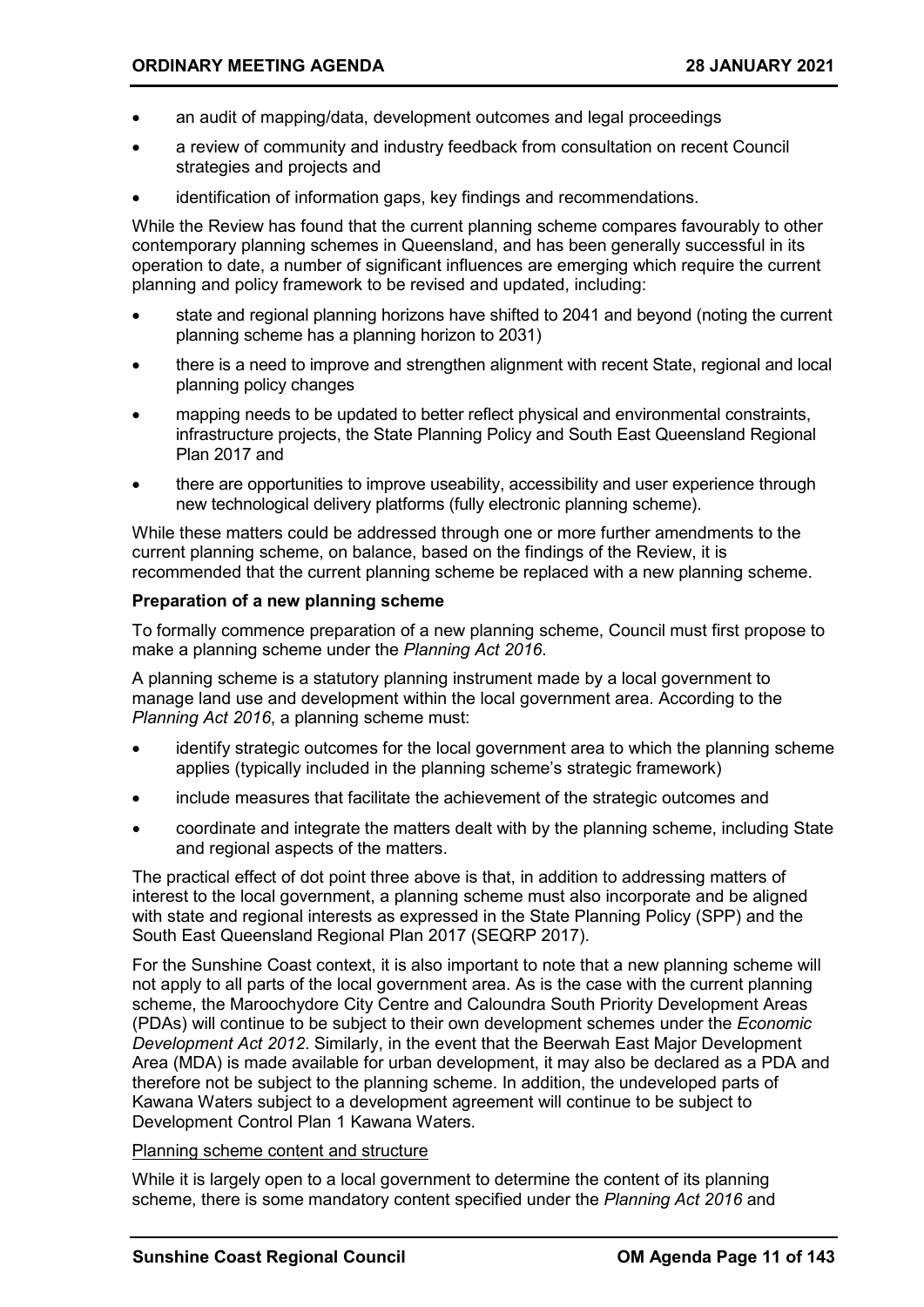subordinate legislation. In particular, the *Planning Regulation 2017* includes 'regulated requirements' for the contents of planning schemes in Queensland. These regulated requirements include standardised:

- zone names, zone purpose statements and zone colours
- land use terms and definitions and
- administrative terms and definitions.

Beyond these regulated requirements, there is no mandatory structure or format for drafting a planning scheme under the *Planning Act 2016*. However, it will be important to ensure that the structure of a new planning scheme is efficient, logical and easy to navigate.

Contemporary planning schemes for major local government areas have a structure that typically includes the following:

- **Introduction** includes preliminary content on the purpose, structure and interpretation of the planning scheme.
- **Strategic framework** identifies the strategic outcomes and policy directions for the planning scheme area, supported by mapping.
- **Tables of assessment** identify the levels of assessment for development (i.e. accepted development, code assessable development and impact assessable development) and the assessment benchmarks (i.e. codes) that development must be assessed against.
- **Zone maps**  allocate land use zones to all premises within the planning scheme area.
- **Overlay maps** identify physical, environmental or other elements that may constrain or otherwise influence development outcomes.
- **Local plan areas**  divides the planning scheme area into discrete local plan areas for the purposes of finer-grain planning.
- **Assessment benchmarks**  criteria that development must be assessed against, typically in the form of codes (e.g. zone codes, local plan codes, overlay codes, use codes and other development codes).
- **Local government infrastructure plan (LGIP)** an LGIP is that part of a planning scheme that identifies the local government plans for trunk infrastructure that are necessary to service urban development at the desired standard of service (DSS) in a coordinated, efficient and financially sustainable manner.
- **Definitions** includes land use and administrative definitions that assist in the interpretation and operation of the planning scheme.
- **Schedules** that accommodate technical and other supporting information.
- **Planning scheme policies**  separate local planning instruments that support the planning scheme by providing advice and guidance material.

It is also noted that the above structure is similar to that adopted in the current planning scheme. As part of the Review, feedback from internal and external users indicated that the structure of the current planning scheme was logical and easy to navigate.

Therefore, the structure outlined above (or a variant to this) is considered to provide a sound basis upon which to prepare a new planning scheme for the Sunshine Coast.

#### Key inputs

A range of key inputs will guide and inform the preparation of a new planning scheme. Some of these inputs are contained in existing plans and strategies, and other inputs will emerge from processes that are currently underway or are yet to commence. The timing of the new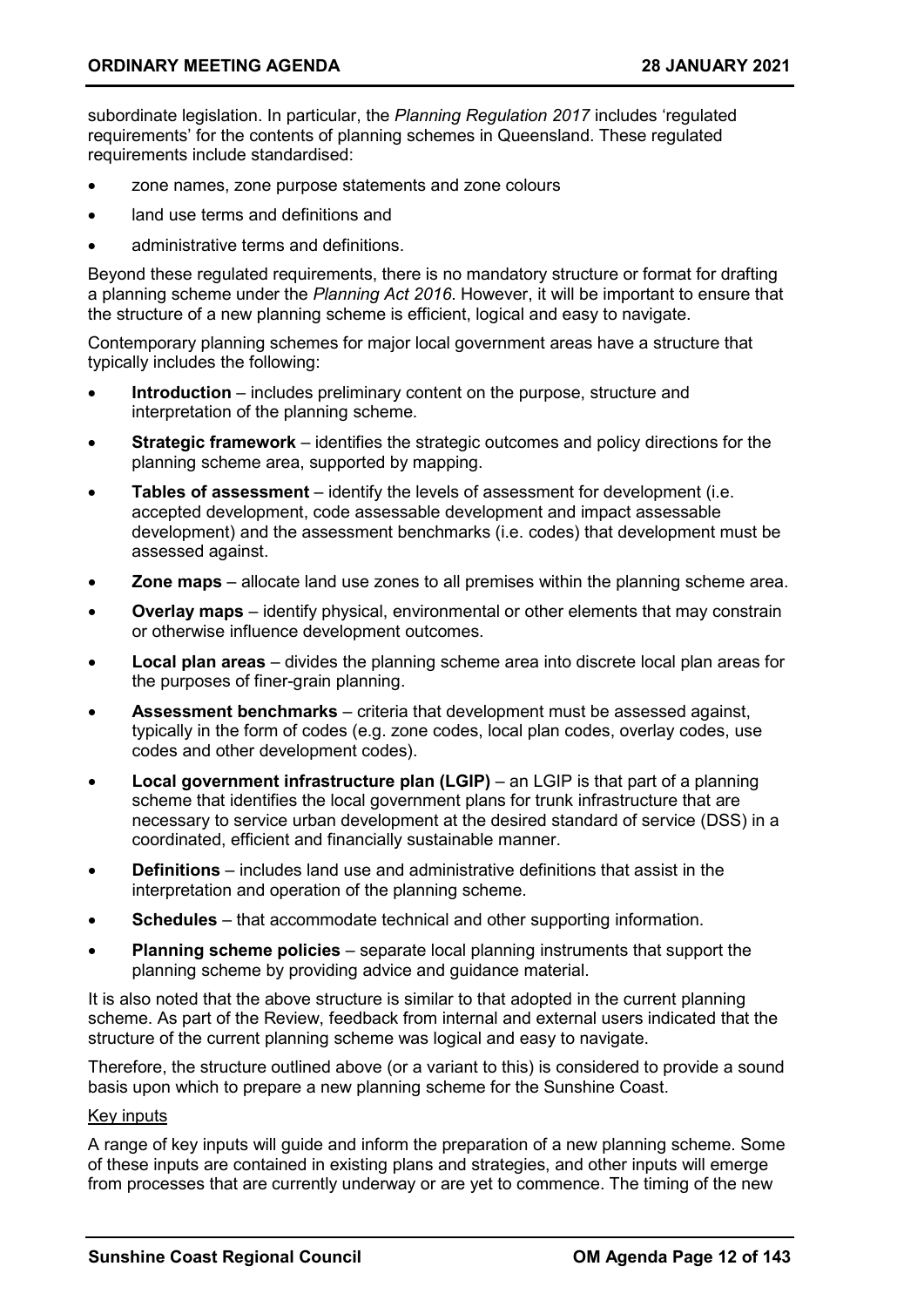planning scheme and the direction that it takes will be heavily influenced by these related processes.

Key inputs for a new planning scheme are summarised in **Table 1** below.

#### **Table 1: Key inputs**

| <b>Existing plans and</b>                                                                                                                                                                                                                                                                                                                   | <b>Work currently underway</b>                                                                                                                                                                                                                                                                                                                                                                                                                                                                                                                                                                                                                                                                                                            | <b>Further work/investigation</b>                                                                                                                                                                                                                                                                                                                                                                                                                                                                                                                                                                                                                                                                                                                                                                                                                         |
|---------------------------------------------------------------------------------------------------------------------------------------------------------------------------------------------------------------------------------------------------------------------------------------------------------------------------------------------|-------------------------------------------------------------------------------------------------------------------------------------------------------------------------------------------------------------------------------------------------------------------------------------------------------------------------------------------------------------------------------------------------------------------------------------------------------------------------------------------------------------------------------------------------------------------------------------------------------------------------------------------------------------------------------------------------------------------------------------------|-----------------------------------------------------------------------------------------------------------------------------------------------------------------------------------------------------------------------------------------------------------------------------------------------------------------------------------------------------------------------------------------------------------------------------------------------------------------------------------------------------------------------------------------------------------------------------------------------------------------------------------------------------------------------------------------------------------------------------------------------------------------------------------------------------------------------------------------------------------|
| strategies                                                                                                                                                                                                                                                                                                                                  |                                                                                                                                                                                                                                                                                                                                                                                                                                                                                                                                                                                                                                                                                                                                           | required                                                                                                                                                                                                                                                                                                                                                                                                                                                                                                                                                                                                                                                                                                                                                                                                                                                  |
| <b>State Planning Policy</b><br>2017 (including<br>associated mapping)<br>South East Queensland<br>$\bullet$<br>Regional Plan 2017<br>Corporate Plan 2020-<br>$\bullet$<br>2024 (currently under<br>review)<br>Council's regional<br>$\bullet$<br>strategies (REDs, ELS,<br>Community Strategy,<br><b>Integrated Transport</b><br>Strategy) | <b>Sunshine Coast Mass</b><br>$\bullet$<br><b>Transit Options Analysis</b><br>Coastal hazards /<br>$\bullet$<br>climate change impacts<br>as part of the Coastal<br><b>Hazard Adaptation</b><br>Strategy (CHAS) project<br>Flooding and stormwater<br>$\bullet$<br>(e.g. new flood hazard<br>mapping based on<br>hydraulic risk)<br>Biodiversity, waterways<br>$\bullet$<br>and wetlands mapping<br>Planning for the<br>$\bullet$<br><b>Beerwah East MDA</b><br>Planning for<br>$\bullet$<br>Maroochydore City<br>Centre surrounds<br><b>Planning for Sunshine</b><br>$\bullet$<br>Coast Airport and<br>surrounds<br>Planning for strategic<br>$\bullet$<br>greenspaces, including<br>the Blue Heart and<br>Lower Mooloolah<br>Floodplain | Design provisions,<br>$\bullet$<br>especially for multi-unit<br>residential and mixed<br>use development<br>Emerging uses/issues<br>$\bullet$<br>such as micro-<br>breweries, secondary<br>dwellings and short-term<br>accommodation (e.g.<br>AirBnB)<br><b>Planning for Palmview</b><br>$\bullet$<br>structure plan area<br>Centres and<br>$\bullet$<br>employment planning<br>Scenic amenity, views,<br>$\bullet$<br>landscape character,<br>local character<br>Housing needs<br>$\bullet$<br>assessment<br>Natural hazard risk<br>$\bullet$<br>assessments (SPP<br>requirement)<br>Implications of transport<br>$\bullet$<br>and mobility trends<br>Review of local<br>$\bullet$<br>extractive resources<br>Consideration of<br>$\bullet$<br><b>Aboriginal and Torres</b><br>Strait Islander cultural<br>heritage and interests<br>e-Planning approach |

The most significant input for the new planning scheme is the South East Queensland Regional Plan 2017 (SEQRP). The SEQRP indicates that of the 87,000 dwellings needed to accommodate the forecast population growth of the Sunshine Coast to 2041, 53,700 (or 62%) are to be delivered by way of consolidation and 33,700 (or 38%) are to be delivered by way of expansion.

The business case process for Sunshine Coast Mass Transit (SCMT) and, in particular, the community engagement program for the SCMT *Options Analysis*, will consider the options for land use change in locations close to the potential mass transit service.

However, irrespective of the outcomes of the SCMT *Options Analysis* process, the new planning scheme will need to have an increased focus on urban consolidation (and in particular consolidation done well and at the right locations) as opposed to continued urban expansion. A greater emphasis on urban consolidation also aligns with the growth management principles set out in Council's Environment and Liveability Strategy.

The SEQRP notes that *"Regional plans are reviewed generally every five to seven years. On this basis, a review of Shaping SEQ would see a new plan delivered sometime between*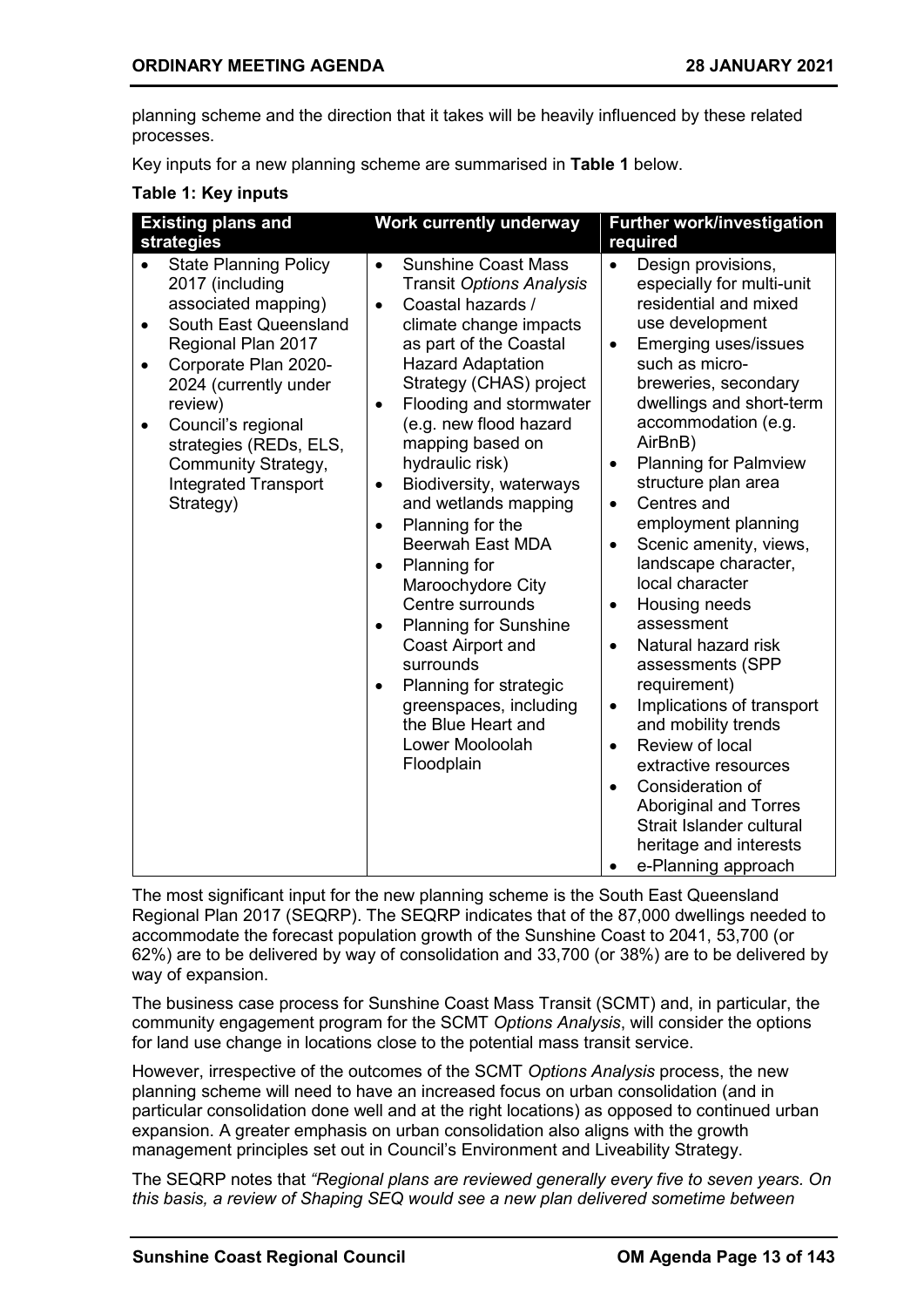*2022 and 2024."* Accordingly, it is anticipated that a new SEQ Regional Plan is likely to be delivered in either draft and/or final form during the project timeframe for the preparation of a new planning scheme, which may have implications for its delivery.

#### Consultation and engagement

To ensure project success, consultation and engagement will be a key component to the preparation of a new planning scheme.

In terms of statutory consultation requirements, there is a minimum 40 business day public consultation period for a proposed planning scheme under the *Planning Act 2016*. In addition, Council is required to prepare and submit, to the State Planning Department, a 'Communications Strategy' for the proposed planning scheme.

In addition to these statutory requirements, it is proposed to undertake meaningful consultation and engagement to ensure that consultation activities across all stages of the project successfully support the preparation of the new planning scheme and meet expectations of the community and project stakeholders. This is intended to include the following initiatives:

- Formation of a Community Reference Group (CRG) in the early stages of the project to help shape the communications and engagement that is undertaken for the new planning scheme and other related planning projects.
- Preparation of a Community Engagement Strategy in accordance with Council's Community Engagement Framework and the State's Community Engagement Toolkit for Planning. As a starting point, a Proposed Community Engagement Approach (**Attachment 3**) has been prepared.
- Preliminary (non-statutory) public consultation on the proposed policy directions for the new planning scheme.
- The development and alignment of key messaging in coordination with other major Council strategies and projects (e.g. the next Corporate Plan, Mass Transit Project, and Coastal Hazard Adaptation Strategy).
- Preparation and implementation of technology-based engagement tools (e.g. on-line tools and interactive websites).
- Development of project branding and preparation of media and promotional material to support community engagement activities and correspondence.
- The formation of internal technical working groups and external reference groups to provide technical input and feedback on new planning scheme content.

#### Preliminary drafting principles

By their nature and the role they need to perform, planning schemes tend to be large and relatively complex documents. From the outset, it is therefore important to identify a set of drafting principles to help guide the drafting process for a new planning scheme.

In this regard, the State Planning Department has released a number of guidance documents for drafting and amending planning schemes, most notably '*Drafting a planning scheme – Guidance for local governments*', dated June 2020. Having regard to this guidance material and based on previous plan-making knowledge and experience, the preliminary drafting principles in **Table 2** below have been identified for a new planning scheme: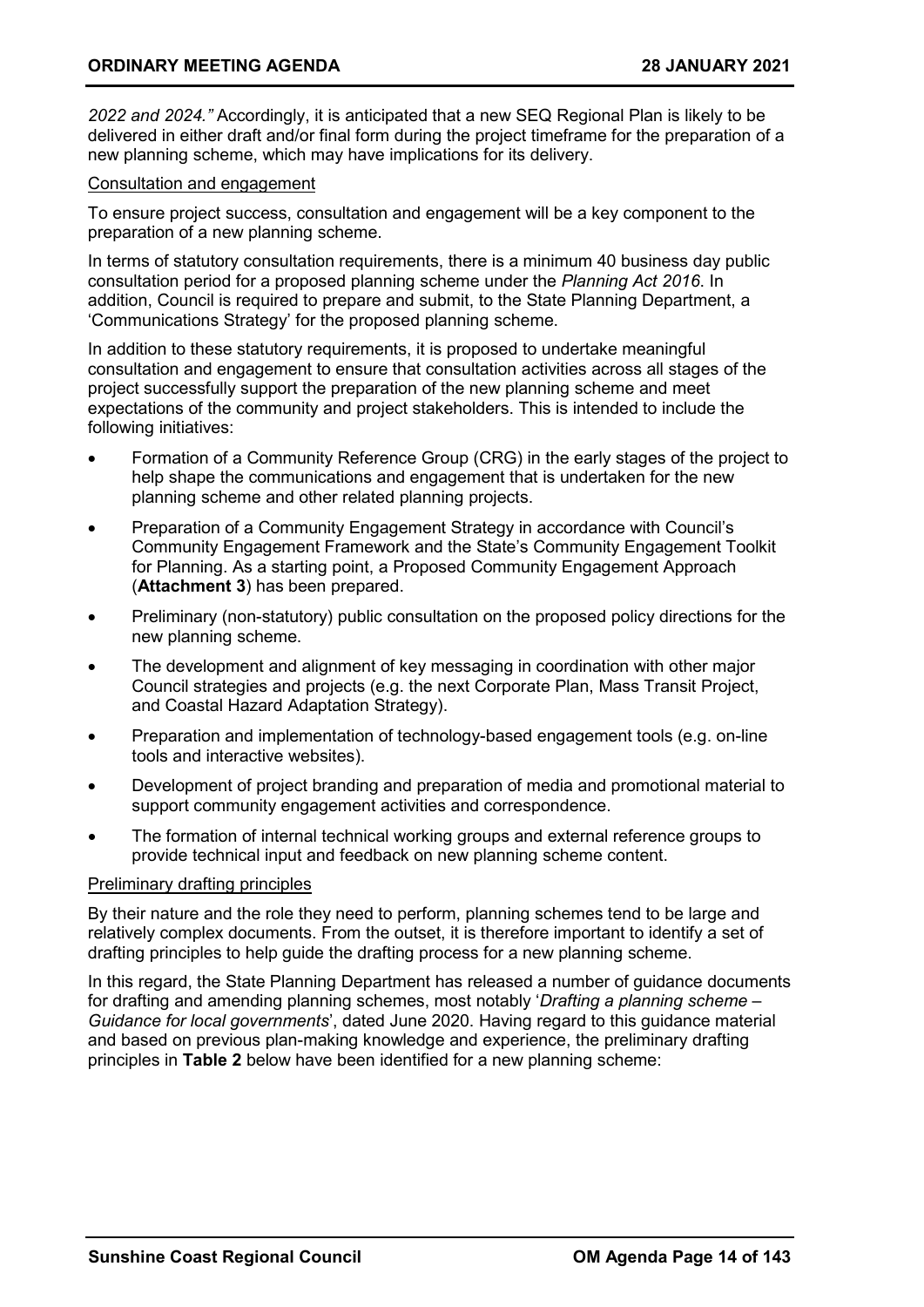| <b>Drafting principle</b>                    | <b>Element</b>                                                                                     |
|----------------------------------------------|----------------------------------------------------------------------------------------------------|
| <b>Strong and clear</b><br>policy framework  | Elevate important policy positions to provide strong heads of<br>power                             |
|                                              | Ensure clear line of sight from vision through strategic<br>٠<br>outcomes to code provisions       |
|                                              | Provide clear and concise outcomes                                                                 |
|                                              | Address emerging trends, uses and issues<br>٠                                                      |
| <b>Risk tolerant and</b>                     | Avoid unnecessary regulation<br>٠                                                                  |
| risk aware                                   | Lowest level of assessment possible for low risk development<br>٠                                  |
|                                              | Improve alignment with community expectations for higher risk<br>development                       |
| <b>Balanced approach</b><br>to certainty and | Provide certainty where outcomes are non-negotiable or<br>$\bullet$<br>where it assists efficiency |
| flexibility                                  | Be fair and practical and avoid undue rigidity                                                     |
|                                              | Allow for changing social and economic circumstances which                                         |
|                                              | may lead to new types of development                                                               |
|                                              | Consider potential unintended consequences                                                         |
| <b>Effective and</b>                         | Provide clear and objective outcomes<br>٠                                                          |
| defendable                                   | Ensure internal consistency                                                                        |

#### **Table 2: Preliminary drafting principles**

#### Preliminary planning principles

Having regard to the findings from the Planning Scheme Review and Council's adopted policy positions and strategies, the following preliminary planning principles have been identified for a new planning scheme:

• Minimise complexity, duplication, and layers

• Ensure vertical and horizontal alignment

• Pre-empt likely development-related risks and challenges

- Retain strong and clearly defined growth management boundaries.
- Promote a compact, transit-supportive and sustainable pattern of settlement.
- Provide for vibrant, compact centres as a focus for economic and social activity and protection of the Sunshine Coast activity centre network.
- Encourage economic diversification and leverage investments in key infrastructure and region shaping projects.
- Maintain a strong position on building height as a key feature distinguishing the Sunshine Coast from other metropolitan regions in SEQ.
- Promote Sunshine Coast Design principles.
- Prioritise high quality urban landscaping, deep planting and walkable, leafy streets.
- Increase focus on the design of multi-unit residential and mixed use development.
- Recognise the distinct character and identity of individual communities.
- Maintain a focus on local planning (i.e. retention of local plans as a key concept and building block for the planning scheme).
- Protect biodiversity, landscape character and scenic amenity.
- Protect the ongoing viability of natural economic resources (e.g. agricultural land, forestry, fisheries and extractive resources).
- Encourage appropriate value adding rural enterprises.
- Avoid constrained or high hazard areas and improve resilience in existing areas.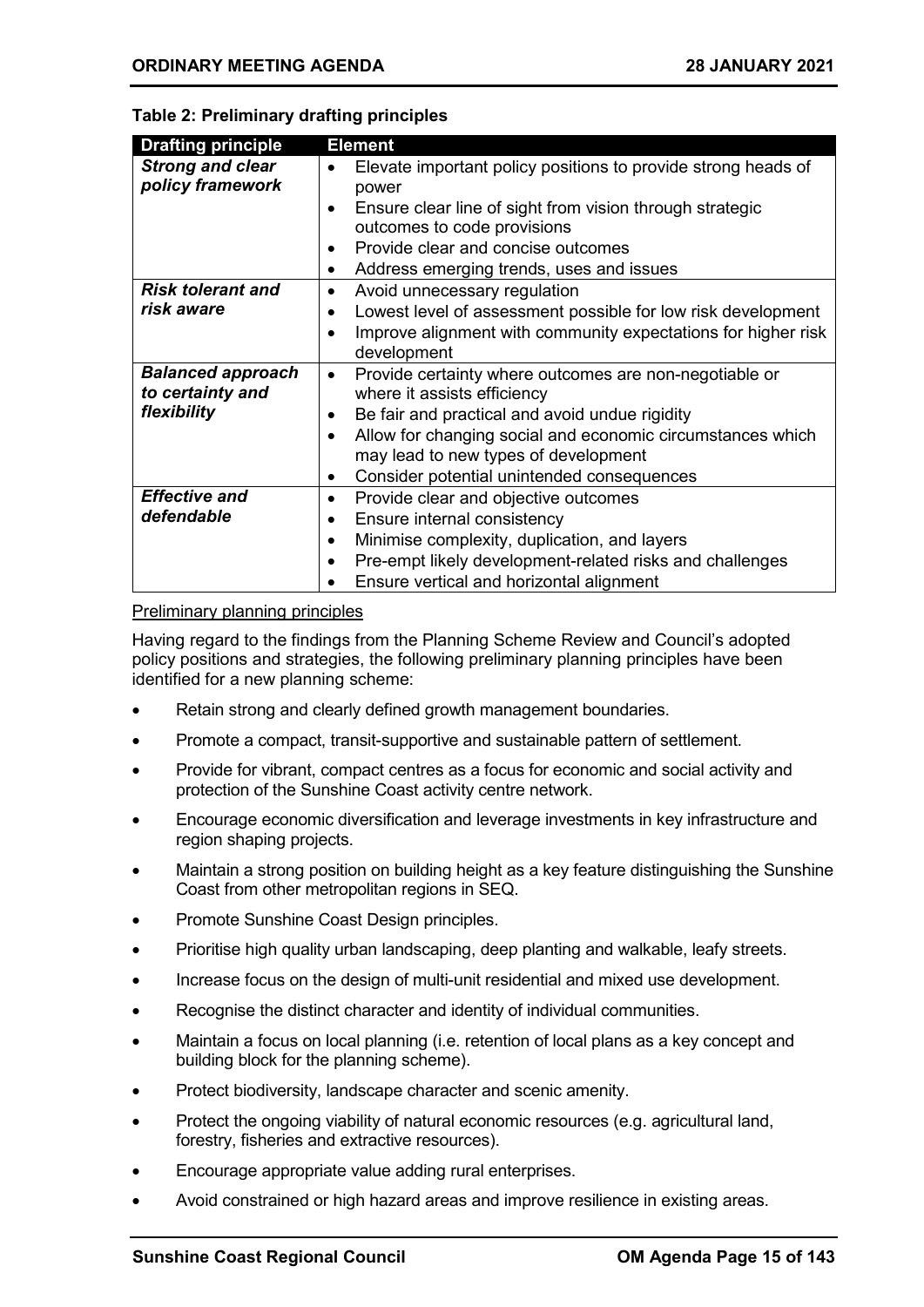Adapt to a changing climate.

As part of preliminary community consultation for a new planning scheme, it is intended that community feedback will be sought to confirm the planning principles/strategic directions for the new planning scheme.

Ultimately, these planning principles/strategic directions would be reflected in the Strategic Framework (or strategic plan) of the new planning scheme. The Strategic Framework sets the policy direction for the planning scheme area and forms the basis for ensuring appropriate development occurs within the area. Having regard to these principles and Council's vision for the Sunshine Coast, the following potential themes for the Strategic Framework have been identified at this early stage:

- Shaping sustainable growth
- A smart economy
- A healthy and resilient region
- A creative community of communities and
- Connected people and places.

#### Plan-making process and indicative timeframes

The process for preparing a new planning scheme is governed by the *Planning Act 2016* (the Act) and the *Minister's Guidelines and Rules* (MGR). At the outset, the State Planning Department will provide Council with a notice about the process for making a planning scheme in accordance with section 18 of the Act.

It is anticipated that the plan-making process for the new planning scheme will involve the main steps outlined in **Figure 1** below. Indicative timeframes for these various steps are also shown (noting these timeframes are ambitious and do not allow for any contingency or dependent project delay).

From start to finish, the plan-making process is anticipated to take in the order of three to four years to complete (noting that the timing of certain steps in the process, such as state interest reviews, are not within Council's control).

To provide a project management framework for the preparation and delivery of a new planning scheme, a Project Plan has been prepared (refer to **Attachment 2**). The Project Plan outlines the scope of the Project, the proposed work program, governance arrangements, anticipated resourcing requirements and other key project management aspects.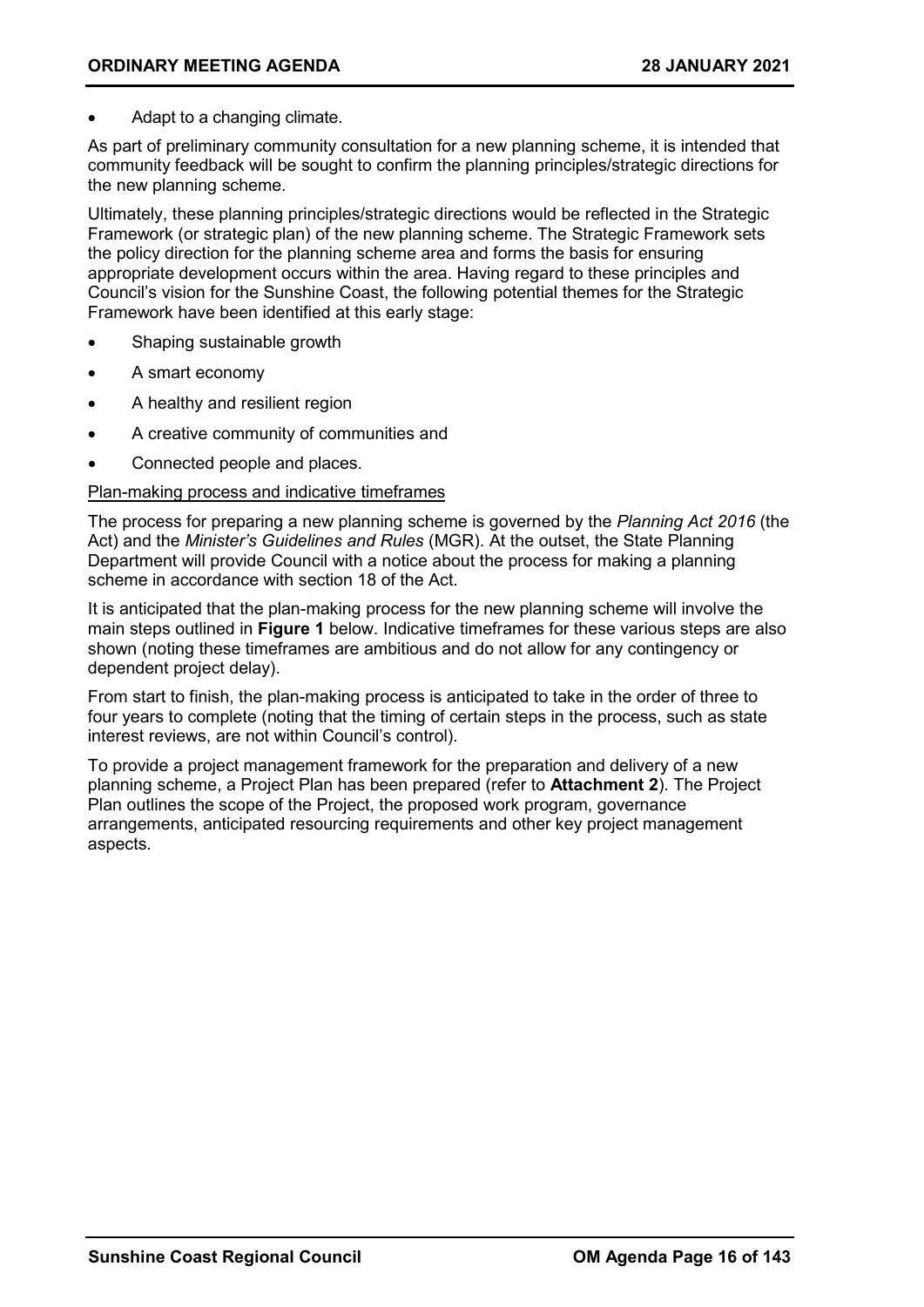

#### **Figure 1 – Plan-making process and indicative timeframes**

#### **Legal**

No legal advice has been sought in the preparation of this report.

The *Planning Act 2016* and the *Minister's Guidelines and Rules* sets out the statutory process that a local government must follow when making a planning scheme. Where necessary, legal advice will be sought during the plan-making process to ensure compliance with these statutory requirements and to verify that the planning scheme is legally robust.

#### **Policy**

A planning scheme is a local planning instrument that seeks to integrate state, regional and local planning interests. State and regional planning interests are expressed in the following State planning instruments:

- State Planning Policy (July 2017) and
- South East Queensland Regional Plan 2017.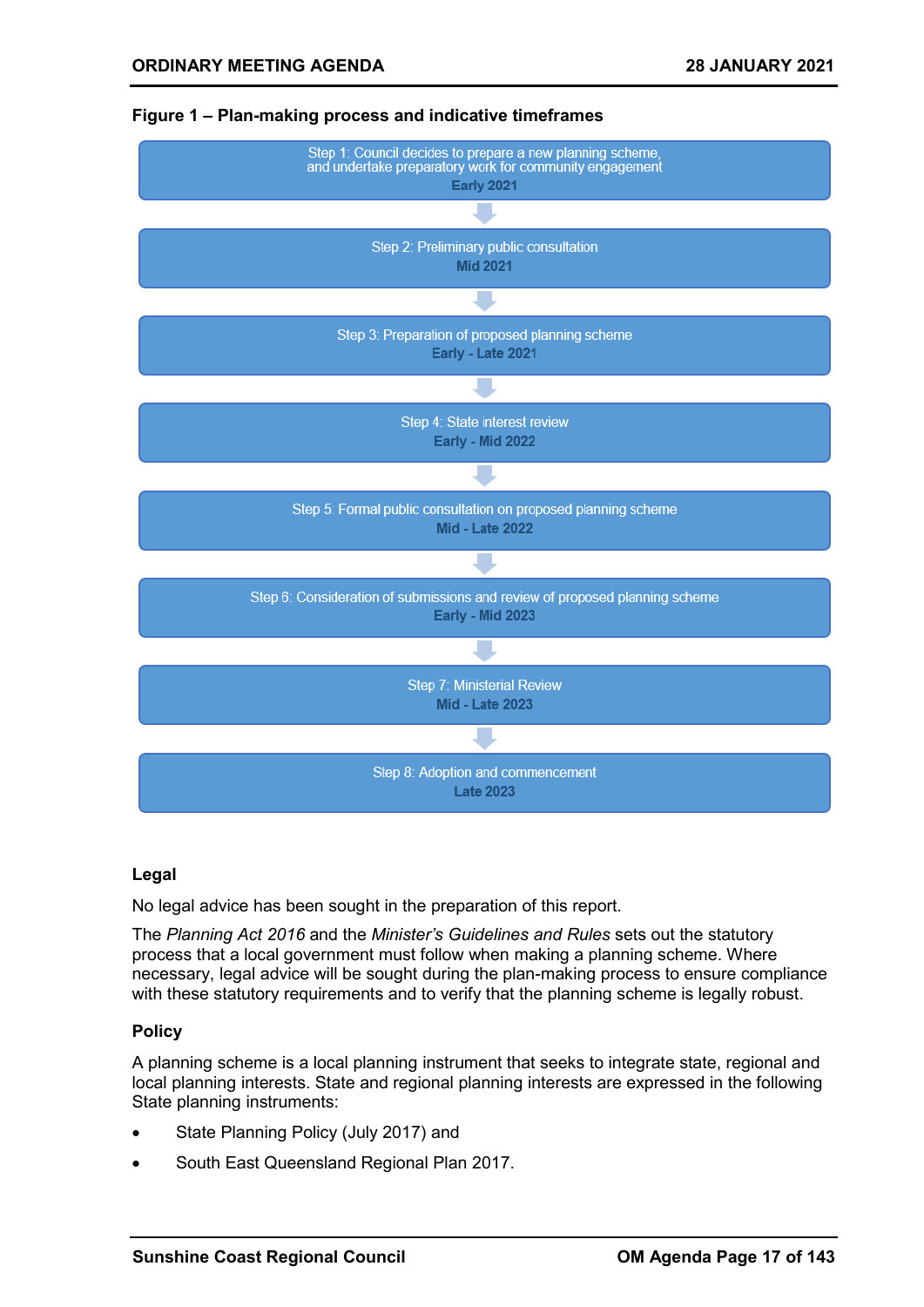As part of plan-making process (principally at the State interest review stages), the Planning Minister will need to be satisfied that the proposed planning scheme appropriately integrates relevant State and regional planning interests as expressed in the above planning instruments.

At the local level, the proposed planning scheme will seek to integrate the strategic policy directions (as relevant to land use planning and development) contained in the following higher order Council plans and strategies:

- Corporate Plan
- Environment and Liveability Strategy 2017
- Regional Economic Development Strategy 2013-2033
- Sunshine Coast Community Strategy 2019-2041 and
- Integrated Transport Strategy 2018.

#### **Risk**

Preparation of a new planning scheme is a significant and complex undertaking and has inherent risks, particularly for a diverse and dynamic region such as the Sunshine Coast. In this regard, section 5.4 of the Project Plan (**Attachment 2**) has considered the risk profile for preparation of a new planning scheme.

Overall, the preparation of a new planning scheme has been assessed as having a "moderate" level of risk. The risk assessment has identified a range of strategies to ensure that the identified risks are mitigated as far as practicable.

#### **Previous Council Resolution**

There is no previous Council resolution relevant to this report.

#### **Related Documentation**

*Planning Act 2016* Minister's Guidelines and Rules

#### **Critical Dates**

Council's current Corporate Plan 2020-2024 states that Council will commence development of the region's next planning scheme, which is intended to be in place by 2024.

Preparation of a new planning scheme is a significant undertaking for a local government that typically takes several years to complete. Therefore, in order to meet the timeframe stated in the Corporate Plan, it is imperative that a formal Council resolution to prepare a new planning scheme is obtained as soon as practicable.

#### **Implementation**

Should the recommendation be accepted by Council, it is noted that the Chief Executive Officer will need to give notice of the proposed planning scheme to the State Planning Department under section 18 of the *Planning Act 2016*.

The State Planning Department will then give Council a notice about the process for making the planning scheme which must include, as a minimum, the following:

• the local government must publish at least one public notice about the proposal to make the planning scheme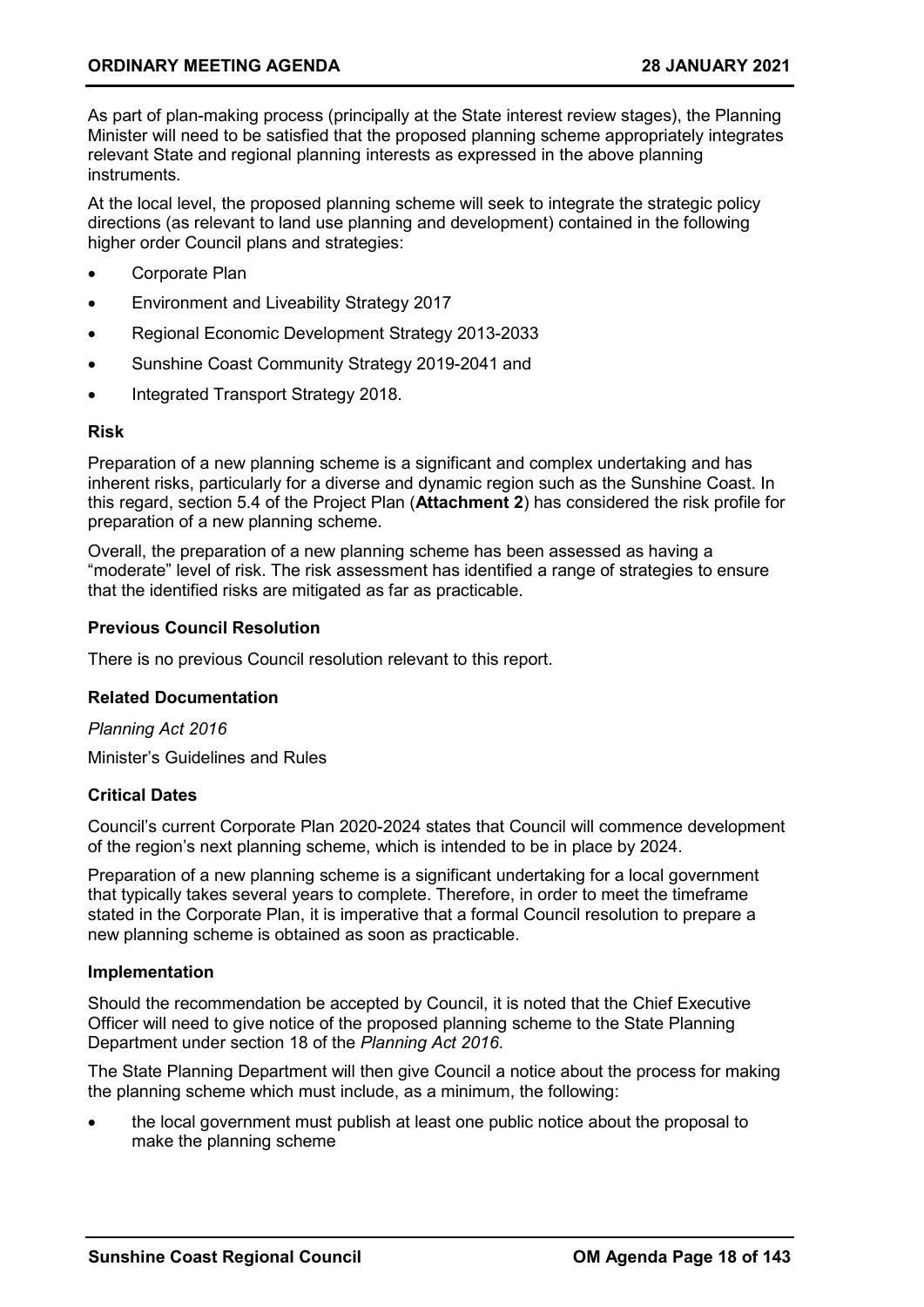- the local government must keep the proposed planning scheme available for inspection and purchase for a period of at least 40 business days after the day the public notice is published in a newspaper circulating in the local government area
- the public notice must state that any person may make a submission about the proposed planning scheme to the local government during the consultation period
- a communications strategy that the local government must implement about the proposed planning scheme
- the local government must consider all properly made submissions about the planning scheme
- the local government must notify persons who made properly made submissions about how the local government dealt with the submissions
- the local government must give the Minister a notice containing a summary of the matters raised in the properly made submissions and stating how the local government dealt with the matters and
- after the planning scheme is made, the local government must publish a public notice about making the planning scheme.

Council must make the planning scheme by following the process set out in the notice from the State Planning Department.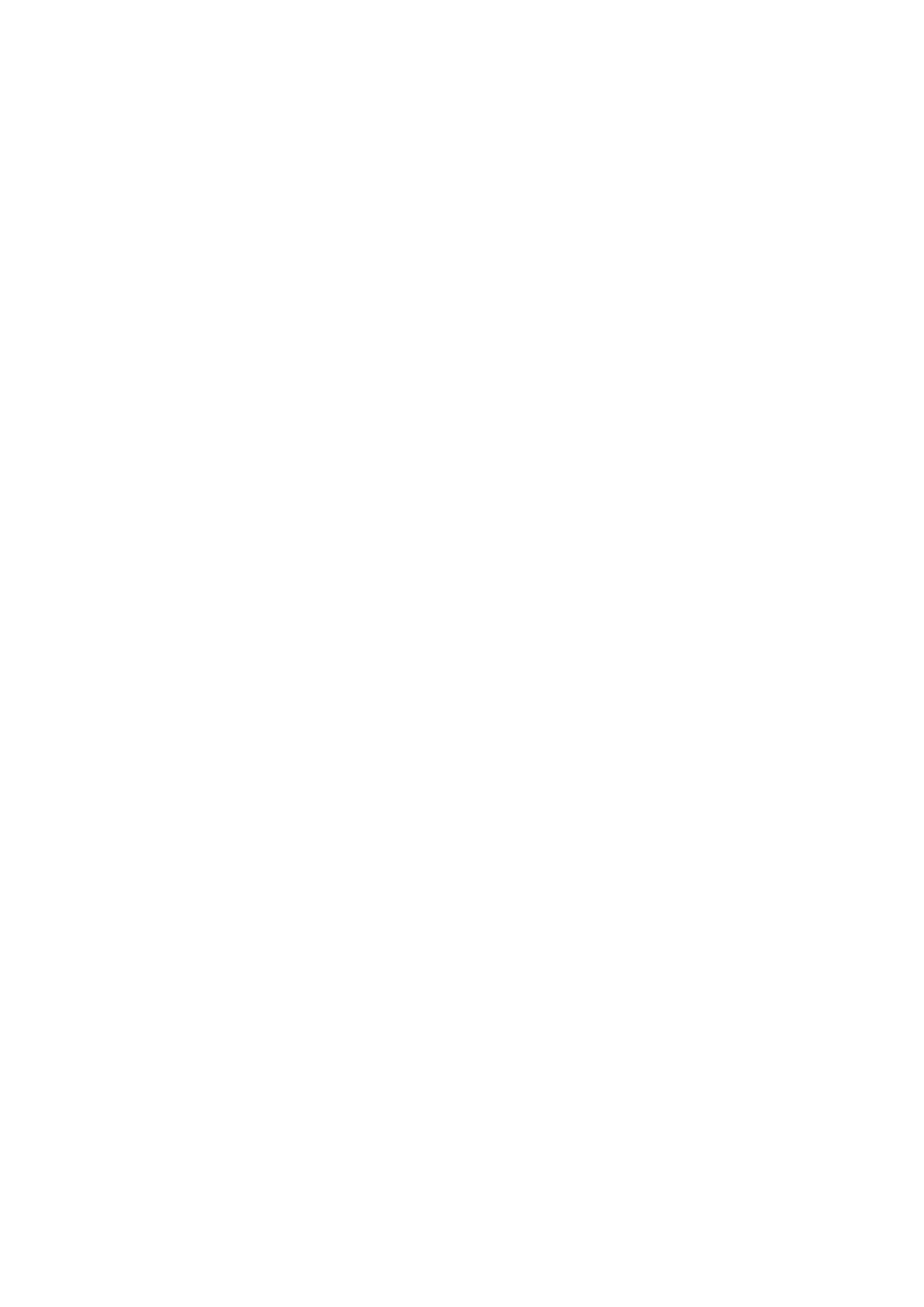### <span id="page-20-0"></span>**8.2 REVIEW OF THE CLASSIFICATION AND MANAGEMENT OF COUNCIL INFORMATION**

| <b>File No:</b>     | <b>Council meetings</b>                              |
|---------------------|------------------------------------------------------|
| Author:             | <b>Chief of Staff</b><br>Office of the CEO           |
| <b>Appendices:</b>  | -121                                                 |
| <b>Attachments:</b> | Att 1 - Information Access and Management Policy 123 |

#### **PURPOSE**

The objective of this report is to outline a range of practices that have been recently instituted to improve accessibility and availability of Council information and to seek Council's consideration of a proposed review of the policy and service arrangements underpinning the classification and management of Council information.

#### **EXECUTIVE SUMMARY**

Sunshine Coast Council generates and receives significant information in relation to the conduct of its functions, interface with customers and clients and delivery of projects, activities and resources.

Council has had in place since 2012, an Information Access and Management Policy (see **Attachment 1**) that establishes the sensitivity classifications for information held by Council and how information is to be managed in accordance with that classification system.

Whilst being broad in scope and intent, the Policy is outdated and is not necessarily reflective of contemporary information classification and management practices or community expectations.

Council also recognises there is a wider community interest in examining aspects of its practices in relation to the classification, management and accessibility of information which is considered by Council, with a view to enhancing the availability of information to the general public and improving the understanding of the circumstances when information should be maintained on a confidential basis – and for how long this should be the case.

While a range of actions have been implemented since April 2020 to enhance the availability of information considered by Council, consistent with an approach based on the premise of continuous improvement and responsiveness to community expectations, it is proposed to commission an independent external review of the classification and management of Council information.

This approach reflects the need to provide a more contemporary operating policy platform for Council information that effectively considers Council's statutory and legal obligations along with community expectations in relation to the accessibility of Council information. The proposed Terms of Reference for the review are outlined in **Appendix A** for Council's consideration. The principles underpinning the conduct of the proposed review are outlined in the body of this report.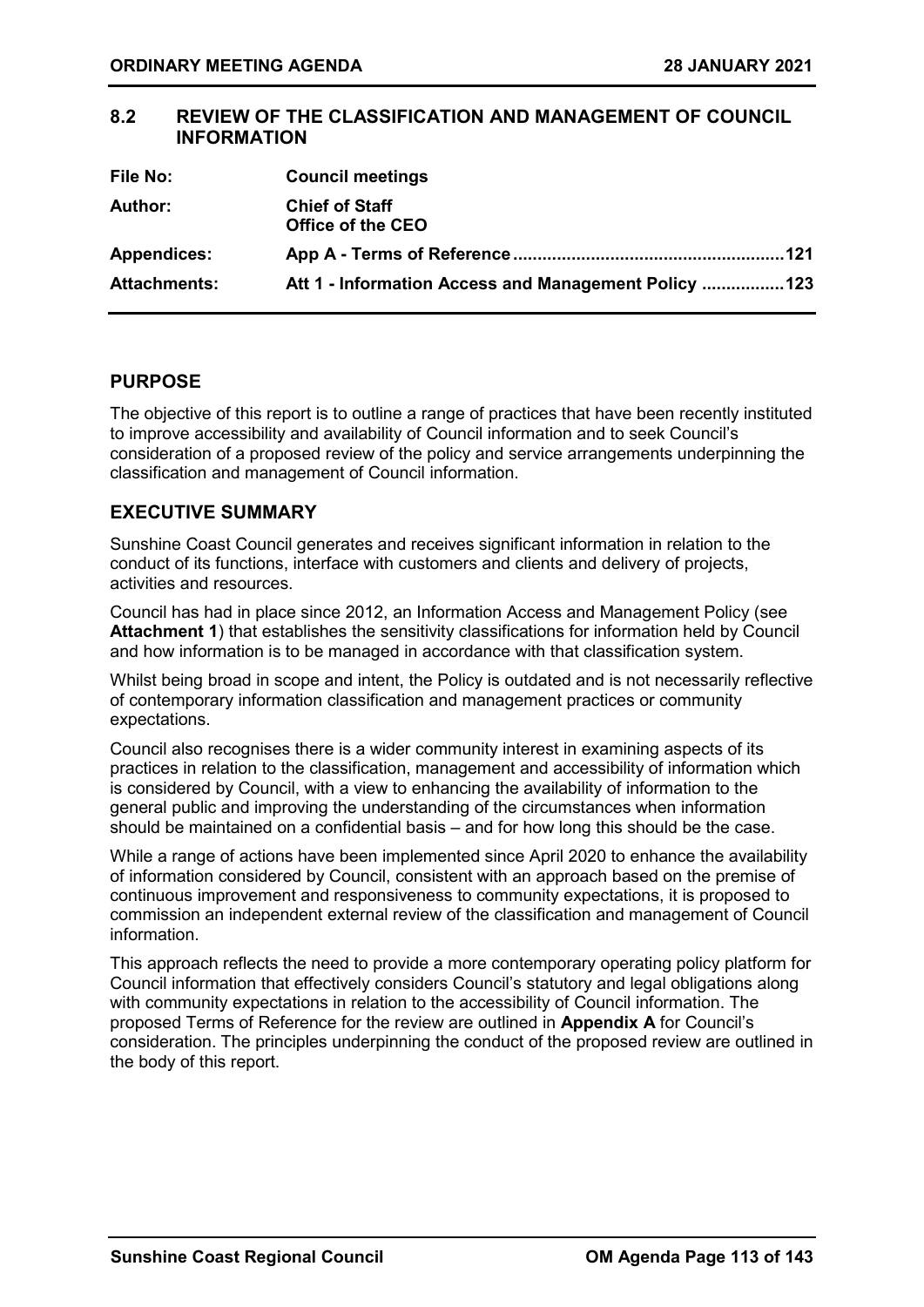#### **OFFICER RECOMMENDATION**

**That Council:**

- **(a) receive and note the report titled "Review of the classification and management of Council information"**
- **(b) approve the Terms of Reference for the review of the classification and management of Council information as outlined in Appendix A of this report and**
- **(c) authorise the Chief Executive Officer to proceed to commission an independent external review of the classification and management of Council information in accordance with the key principles outlined in this report.**

#### **FINANCE AND RESOURCING**

It is estimated the cost to commission an external consultant to undertake the review of the classification and management of Council information and provide a report within the nominated timeframe of up to three months is likely to be in the order of \$60,000. Funding for this review is included in the budget for the Office of the Chief Executive Officer.

| <b>CORPORATE PLAN</b>        |                                                                     |
|------------------------------|---------------------------------------------------------------------|
| <b>Corporate Plan Goal:</b>  | An outstanding organisation                                         |
| <b>Outcome:</b>              | We serve our community by providing this great service              |
| <b>Operational Activity:</b> | S29 - Governance: providing internal leadership, legal opinion,     |
|                              | governance and audit functions ensuring legislative accountability, |
|                              | transparency and ethical obligations are supported.                 |

#### **CONSULTATION**

#### **Councillor Consultation**

Consultation has been undertaken with Mayor Jamieson, Councillor M Suarez and Councillor D Law in relation to the review proposed in this report.

In addition, all Councillors were briefed on progress with the matters which are the subject of this report at their workshop on 24 August 2020.

#### **Internal Consultation**

In preparing this report, consultation has been undertaken with:

- **Chief Executive Officer**
- Chief Strategy Officer
- Executive Manager, Office of the Chief Executive Officer
- Coordinator, CEO Governance and Operations

#### **External Consultation**

No specific external consultation has been undertaken in the context of the development of this report. However, the procedural arrangements associated with the conduct of the proposed review of the classification and management of Council information require that:

- The review must include engagement with the community at the initial phase of the review and a process for seeking community input and feedback on any proposals to be submitted to Council for consideration.
- The report of the review is to be publicly accessible.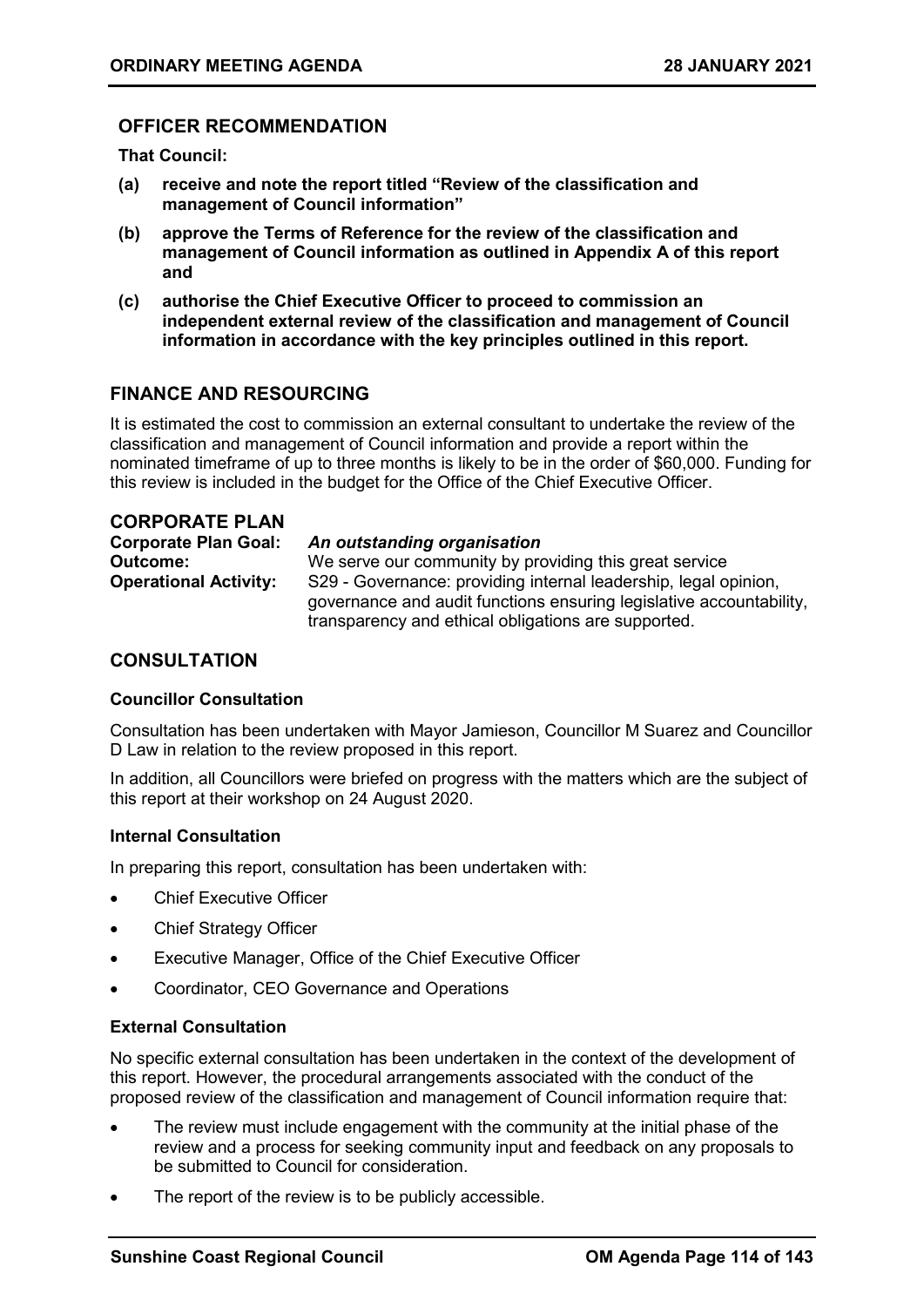- All persons who provide input to, or information for, the purposes of the review are to be advised that their contribution will be accessible to the public.
- The review report must identify all persons and organisations who contributed to the review.

#### **Community Engagement**

Community engagement will be an integral component of the review that is recommended in this report.

#### **PROPOSAL**

Sunshine Coast Council, as one of the largest local governments in Queensland, generates and receives significant information in relation to the conduct of its functions, interface with customers and clients and delivery of projects, activities and resources.

Council has had in place since 2012, an Information Access and Management Policy (see **Attachment 1**) that establishes the sensitivity classifications for information held by Council and how information is to be managed in accordance with that classification system.

Key principles espoused in that Policy are:

- Council information underpins Council efficiency, decision-making and risk management.
- An Information Asset Register will facilitate access to and reuse of Council information, and help minimise duplication.
- Generally Council information is unclassified and is accessible to all Council officers.
- For limited and specific categories of information, access will be restricted to particular employees to protect confidentiality.
- The Queensland Government Information Security Classification Framework will guide classification.
- Classified information will be unclassified once conditions requiring classification no longer exist.
- Access to secured information will be monitored, reviewed, reported and managed.

Whilst being broad in scope and intent, the Policy is outdated and is not necessarily reflective of contemporary information classification and management practices or community expectations.

Notwithstanding this, it is acknowledged that a large proportion of the information assets held by Council are accessible to the public through a range of channels, including (but not limited to):

- publicly accessible data and information repositories (eg. Development-I, publicly accessible registers)
- Libraries and other Council facilities
- Council's websites, social media platforms and other online resources
- Media and other publications
- Purchase from Council for specific purposes (ie. property search information for conveyancing and other purposes)
- Council's Disclosure Log, published on Council's website
- Right to Information.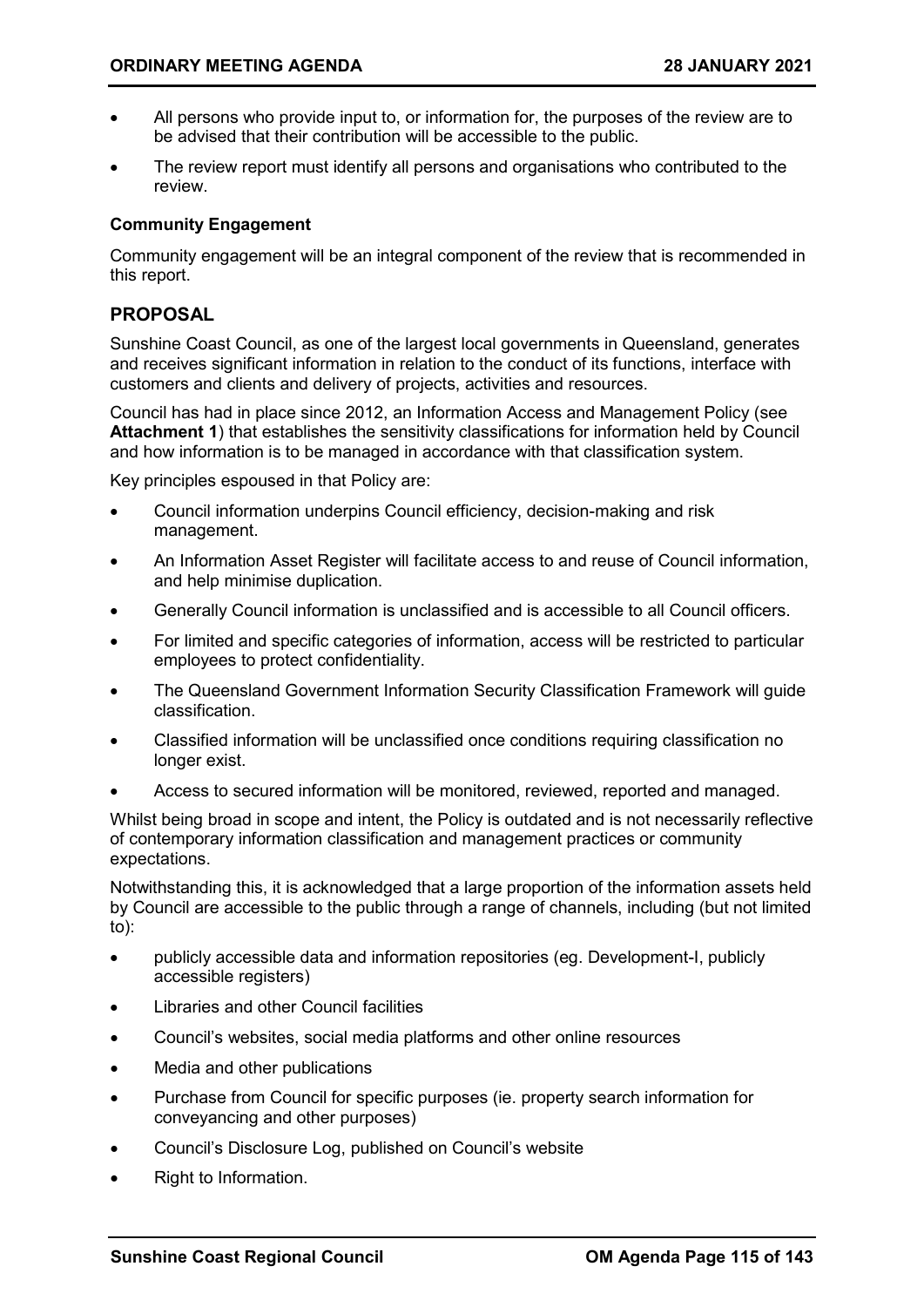Council must also manage its information assets in a manner that complies with a range of other Council policies and statutory requirements, including those obligations established by the following legislation (and associated subordinate legislation):

- *Local Government Act 2009*
- *Right to Information Act 2009*
- *Information Privacy Act 2009*
- *Planning Act 2016*
- *Public Sector Ethics Act 1994*
- *Public Records Act 2002*
- *Criminal Code 1899*
- *Crime and Corruption Act 2001*
- *Public Interest Disclosure Act 2010*
- *Civil Liability Act 2003*
- *Evidence Act 1977*
- *Financial Accountability Act 2009.*

In all cases and as a matter of practice, Council seeks to balance the public interest in making the majority of information held by Council accessible to the community, alongside the public interest that is served by managing certain information in a confidential manner.

For example, the public interest is generally not served by making publicly available an individual's personal information, information that could compromise individual and/or public safety and information that could result in significant penalties or costs to the ratepayer.

Council recognises however, that there is a wider community interest in examining aspects of its practices in relation to the classification, management and accessibility of information considered by Council, with a view to enhancing the availability of information to the general public and improving the understanding of the circumstances when information should be maintained on a confidential basis – and for how long this should be the case.

| Implemented from the Post-election meeting held on 23 April<br>2020 to comply with COVID-19 public health directions and<br>associated regulatory requirements. Live streaming of all<br>Council statutory meetings is now an ongoing practice.                                                                                                                                                                                                                                                                                                                           |
|---------------------------------------------------------------------------------------------------------------------------------------------------------------------------------------------------------------------------------------------------------------------------------------------------------------------------------------------------------------------------------------------------------------------------------------------------------------------------------------------------------------------------------------------------------------------------|
| The following actions have been implemented to reduce the<br>extent of, and better manage, confidential information<br>considered by Council at statutory meetings:                                                                                                                                                                                                                                                                                                                                                                                                       |
| 1.<br>As a general rule, Council reports are drafted as publicly<br>available reports, with any information which is subject of<br>clear and necessary confidentiality obligations generally<br>presented as a Confidential attachment, thereby enabling<br>the context of the report to be publicly understood. In the<br>period since the commencement of the current term of<br>Council, there have been 98 Council officer reports<br>considered at Council statutory meetings (23 April to 10<br>December 2020 inclusive), of which there have been<br>eight reports |
|                                                                                                                                                                                                                                                                                                                                                                                                                                                                                                                                                                           |

Within this context, a range of improvement actions have been implemented by Council since April this year including: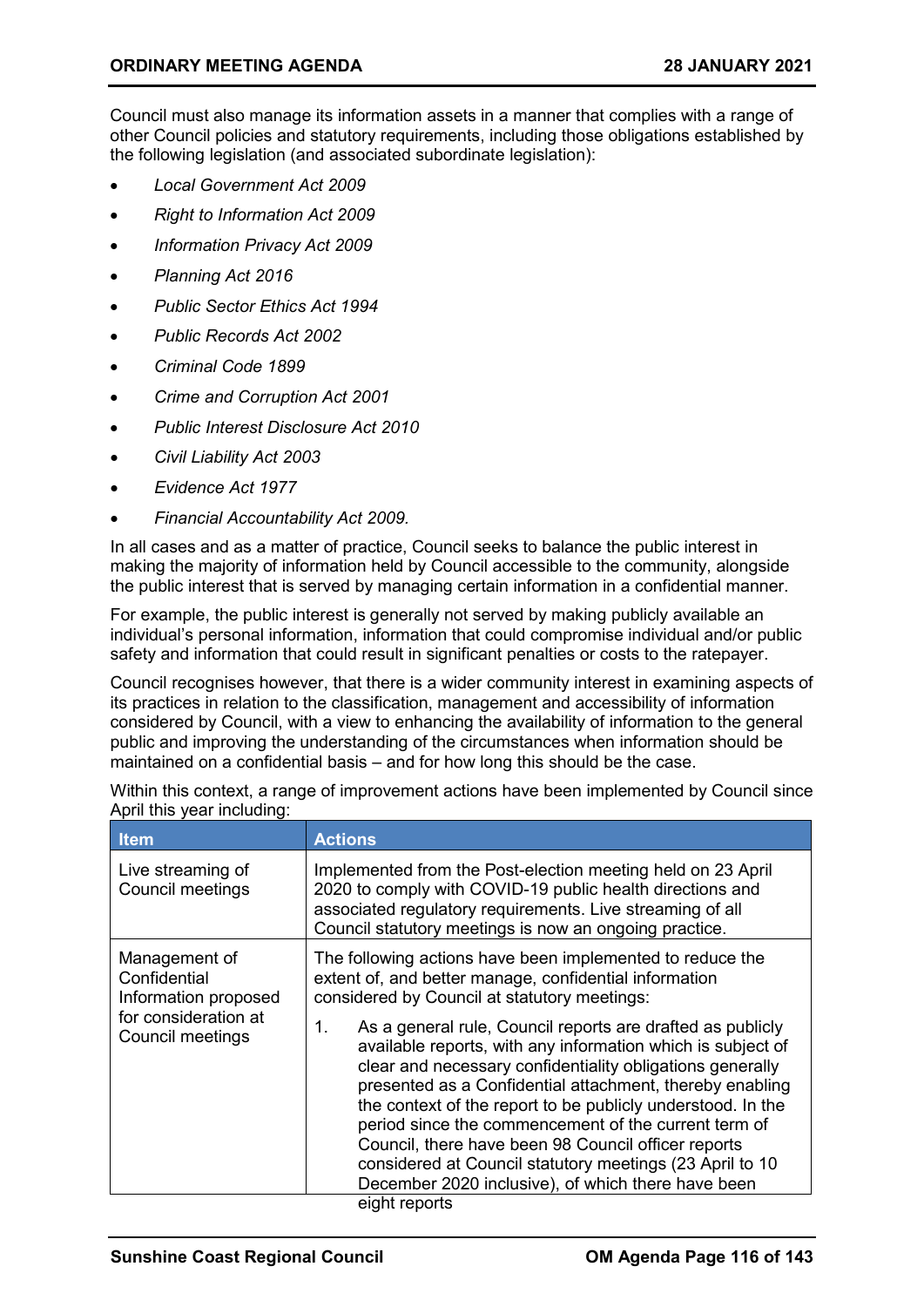| <b>Item</b>                       | <b>Actions</b>                                                                                                                                                                                                                                                                                                                                                                                                                                                                                                                                                                                                            |
|-----------------------------------|---------------------------------------------------------------------------------------------------------------------------------------------------------------------------------------------------------------------------------------------------------------------------------------------------------------------------------------------------------------------------------------------------------------------------------------------------------------------------------------------------------------------------------------------------------------------------------------------------------------------------|
|                                   | (8.2%) that were resolved by Council as<br>containing confidential information in their entirety.                                                                                                                                                                                                                                                                                                                                                                                                                                                                                                                         |
|                                   | 2.<br>Where confidential information is contained in a report<br>(either in the entirety of the report or in a confidential<br>attachment) a more informative confidentiality explanatory<br>notice is published with the report, outlining both the basis<br>for the confidentiality of the information and the rationale<br>and implications of not maintaining confidentiality of the<br>information. Where a report is proposed to be considered<br>as confidential in its entirety, the confidentiality notice<br>(which is published) also provides an outline of the matter<br>which is the subject of the report. |
|                                   | 3.<br>In the context of confidential information contained in<br>Council reports, where appropriate, the report now<br>includes a specific recommendation on when any specific<br>confidential information may be publicly released.                                                                                                                                                                                                                                                                                                                                                                                      |
|                                   | 4.<br>More informative report titles have been introduced for<br>reports containing confidential information, to promote a<br>better understanding of the subject matter of the report.                                                                                                                                                                                                                                                                                                                                                                                                                                   |
|                                   | 5.<br>The recommendations in any Confidential Report which<br>become part of the Motion for public consideration by<br>Council are now drafted in such a manner that they<br>promote a clearer understanding of the substance of the<br>decision that Council is being asked to resolve.                                                                                                                                                                                                                                                                                                                                  |
| Internal operational<br>practices | Some internal processes have been redesigned to support<br>improved information classification and management practices<br>including:                                                                                                                                                                                                                                                                                                                                                                                                                                                                                     |
|                                   | More extensive education and training of staff in the drafting<br>$\bullet$<br>of Council reports                                                                                                                                                                                                                                                                                                                                                                                                                                                                                                                         |
|                                   | Induction training for Councillors on their statutory<br>obligations associated with the management of Council<br>information                                                                                                                                                                                                                                                                                                                                                                                                                                                                                             |
|                                   | Re-establishment of a formal review process by the<br>Executive Leadership Team of all reports proposed for<br>consideration by Council prior to reports being approved by<br>the Chief Executive Officer for inclusion on the Council<br>agenda                                                                                                                                                                                                                                                                                                                                                                          |
|                                   | Reduction in late reports                                                                                                                                                                                                                                                                                                                                                                                                                                                                                                                                                                                                 |
|                                   | Revised meeting practices (much of which has since been<br>$\bullet$<br>encompassed in the new 2020 Standing Orders) to facilitate<br>better management and classification of Council information<br>and to ensure compliance with recent amendments to the<br>Local Government Act 2009 and the Local Government<br>Regulation 2012.                                                                                                                                                                                                                                                                                     |

#### **Proposed External Review**

While a range of changes have been implemented since April 2020, consistent with an approach based on a premise of continuous improvement and responsiveness to community expectations, it is proposed to commission an independent external review of the classification and management of Council information.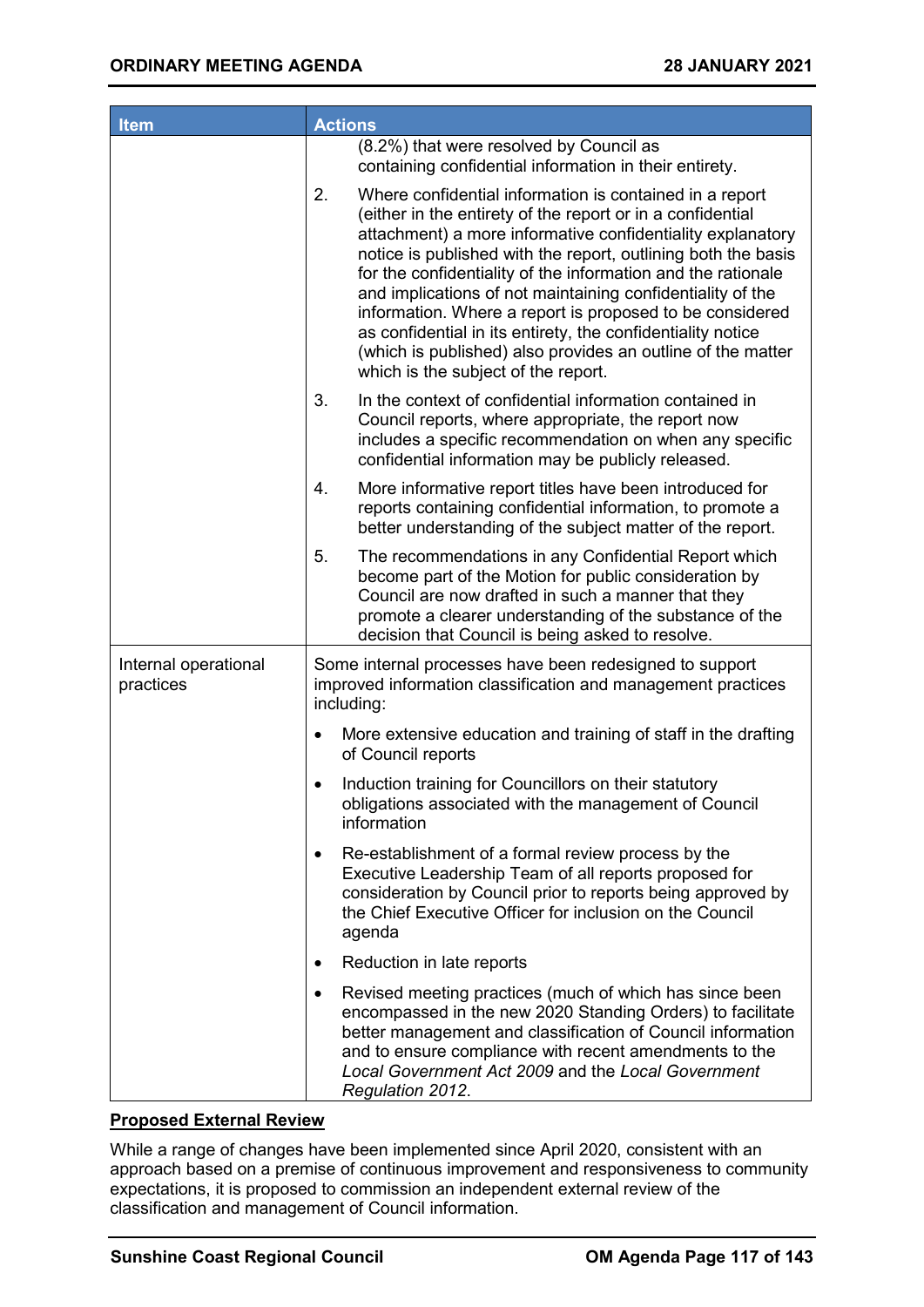This reflects the need to provide a more contemporary operating policy platform for Council information that effectively considers Council's statutory and legal obligations along with community expectations in relation to the accessibility of Council information. The proposed Terms of Reference for the review are outlined in **Appendix A** for Council's consideration.

It is envisaged that the external review would take approximately three months to complete from the point of engagement of the external review consultant.

#### **Key principles in relation to the conduct of the review**

- 1. It is proposed that the review should be undertaken by an appropriately qualified and credentialed external party ("the reviewer") sourced through a process which complies with Council's Procurement Policy.
- 2. In the interests of establishing an appropriate and balanced governance mechanism associated with the conduct of the review, it is proposed the project be overseen by a Steering Committee comprising:
	- Mayor Mark Jamieson (Chair)
	- Councillor M Suarez (Subject matter interest)
	- Councillor D Law (as Community portfolio Councillor)
	- the Chief Executive Officer or her nominee
	- three external representatives with relevant expertise, approved by the Chief Executive Officer following consultation with Councillors.
- 3. The review must include a process for seeking community input and feedback at the initial phase of the review (to understand potential expectations) and a second phase of consultation on any proposals prior to being submitted to Council for consideration.
- 4. The review must include a process for seeking input and feedback from all Councillors, Council's Executive Leadership Team (ELT) and other Council staff nominated by ELT members.
- 5. The report of the review is to be publicly accessible and provided to Council for its consideration. All persons who provide input to, or information for, the purposes of the review are to be advised that their contribution will be accessible to the public.
- 6. The review report must include a list identifying all persons and organisations who contributed to the review.

#### **Legal**

Council has a range of statutory and legal obligations associated with the management of information that it generates and which it obtains from third parties. These obligations will need to be considered in the context of the proposed review, noting that any recommendations produced from the review which could compromise Council's legal obligations are unlikely to be approved for implementation.

#### **Policy**

Council has an existing Information Access and Management Policy which has been in place since 2012. The policy received minor updates in 2018 to reflect the new organisational structure being implemented at that time.

The outcomes of the proposed review will inform the development of a new Information Classification and Management Policy, for future consideration by Council.

The procurement of an external party to undertake the review will occur in accordance with Council's Procurement Policy.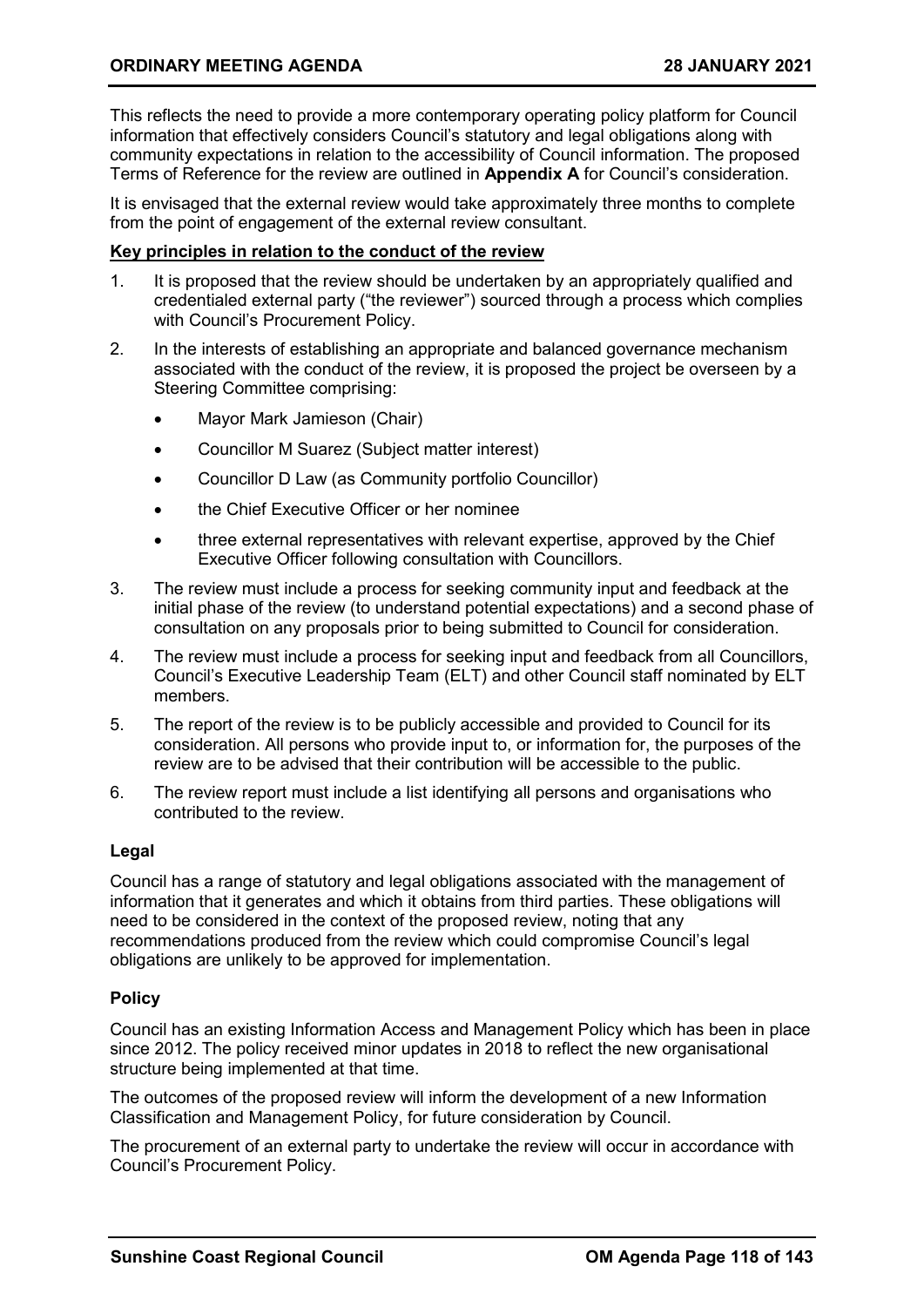#### **Risk**

The key risk associated with not pursuing a process of continuous improvement associated with the management and classification of Council information is that the achievement of Council's goal to be an outstanding organisation may potentially be eroded. Likewise, Council would be seen as unresponsive to the expectations of some segments of the community.

Any risks associated with the conduct of the review will be documented in the associated project plan and appropriately managed - although it is considered the risks associated with progressing the proposed review would be minimal.

#### **Previous Council Resolution**

There is no previous Council resolution relating to this matter.

#### **Related Documentation**

Information and Access Policy

Sunshine Coast Council Corporate Plan 2020-2024

#### **Critical Dates**

Subject to Council endorsing the recommendations in this report, it is anticipated the procurement of an appropriate external party could be completed by March 2021. On this basis, the expectation is that the review report would be completed by the end of June or early July 2021, for consideration by Council thereafter, unless any extensions of time are granted to the external party.

#### **Implementation**

Should the recommendations in this report be accepted by Council, it is noted that the Chief Executive Officer will:

- 1. Establish the Steering Committee to oversee the conduct of the independent external review.
- 2. Seek expressions of interest for the three independent roles on the Steering **Committee.**
- 3. Commence the procurement process in accordance with the approved Terms of Reference and principles for the review, in order to engage a suitably credentialed party to undertake the proposed independent external review of the classification and management of Council information.
- 4. Engage with Councillors on the expressions of interest received for the independent expertise-based roles on the Steering Committee.
- 5. Provide a report to Council by no later than the end of August 2021 on the outcomes of the review.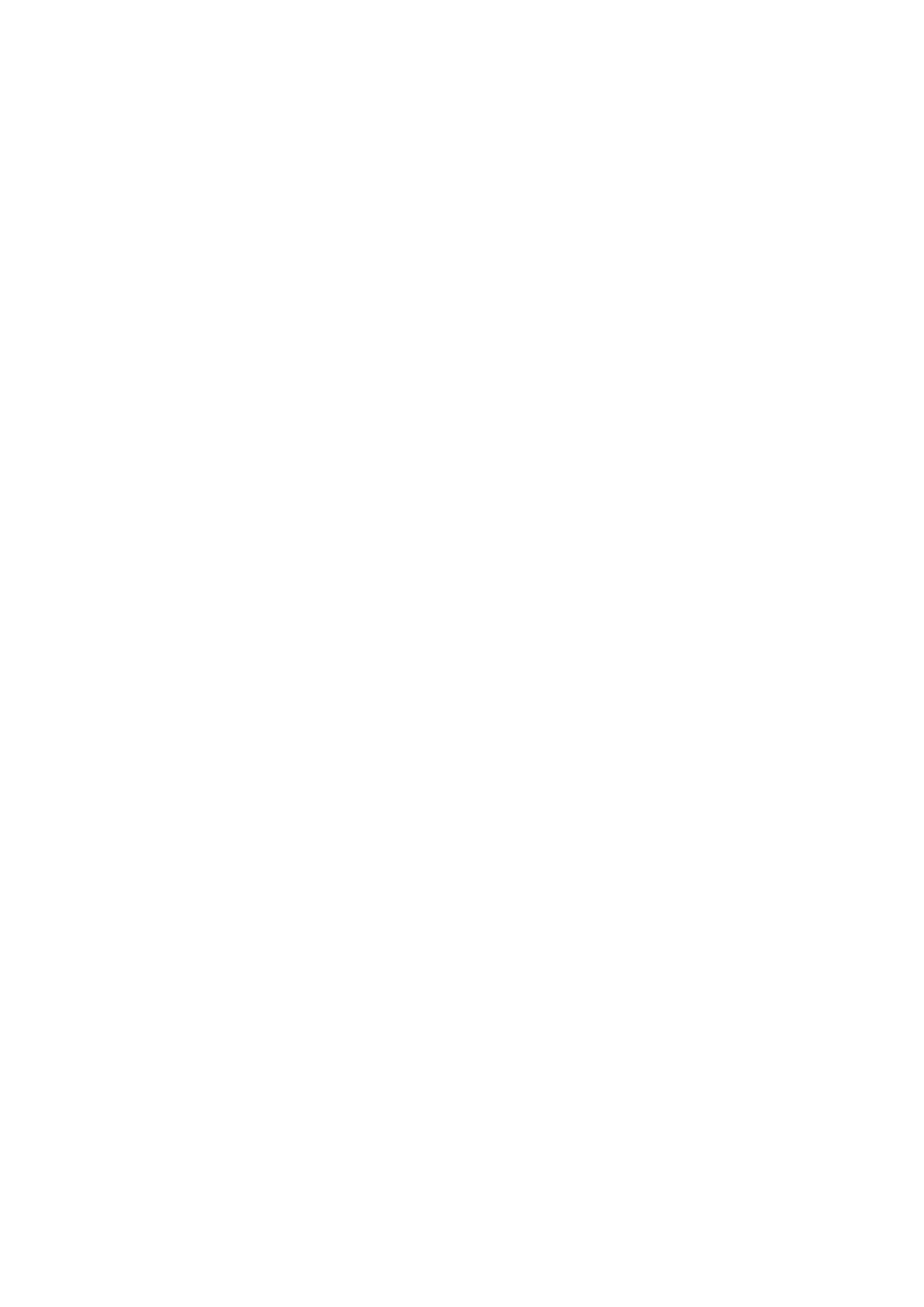#### <span id="page-28-0"></span>**8.3 DECEMBER 2020 FINANCIAL PERFORMANCE REPORT**

| File No:            | <b>Financial Reports</b>                                                   |
|---------------------|----------------------------------------------------------------------------|
| Author:             | <b>Coordinator Financial Services</b><br><b>Business Performance Group</b> |
| <b>Attachments:</b> | Att 1 - December 2020 Financial Performance Report 133                     |

#### **PURPOSE**

To meet Council's legislative obligations, a monthly report is to be presented to Council on its financial performance and investments.

#### **EXECUTIVE SUMMARY**

This monthly financial performance report provides Council with a summary of performance against budget as at December 2020 in terms of the operating result and delivery of the capital program.

#### **Operating Performance**

#### **Table 1: Operating Budget as at December 2020**

|                                 | Original<br><b>Budget</b><br>\$000 | <b>Current</b><br><b>Budget</b><br>\$000 |
|---------------------------------|------------------------------------|------------------------------------------|
| <b>Total Operating Revenue</b>  | 465,069                            | 467,015                                  |
| <b>Total Operating Expenses</b> | 460,733                            | 464,544                                  |
| <b>Operating Result</b>         | 4,336                              | 2,471                                    |

Details of the monthly financial report are contained in Attachment 1.

#### **OFFICER RECOMMENDATION**

**That Council receive and note the report titled "December 2020 Financial Performance Report".** 

#### **FINANCE AND RESOURCING**

This report sets out the details of Council's financial performance and investments for the month ending December 2020 and meets Council's legislative reporting requirements.

#### **CORPORATE PLAN**

| An outstanding organisation                                                         |
|-------------------------------------------------------------------------------------|
| 5.7 - A financially sustainable organisation                                        |
| 5.7.1 - Develop and monitor Council's budget, including legislated<br>requirements. |
|                                                                                     |

#### **CONSULTATION**

#### **Portfolio Councillor Consultation**

Consultation has been undertaken with the Portfolio Councillor, E Hungerford.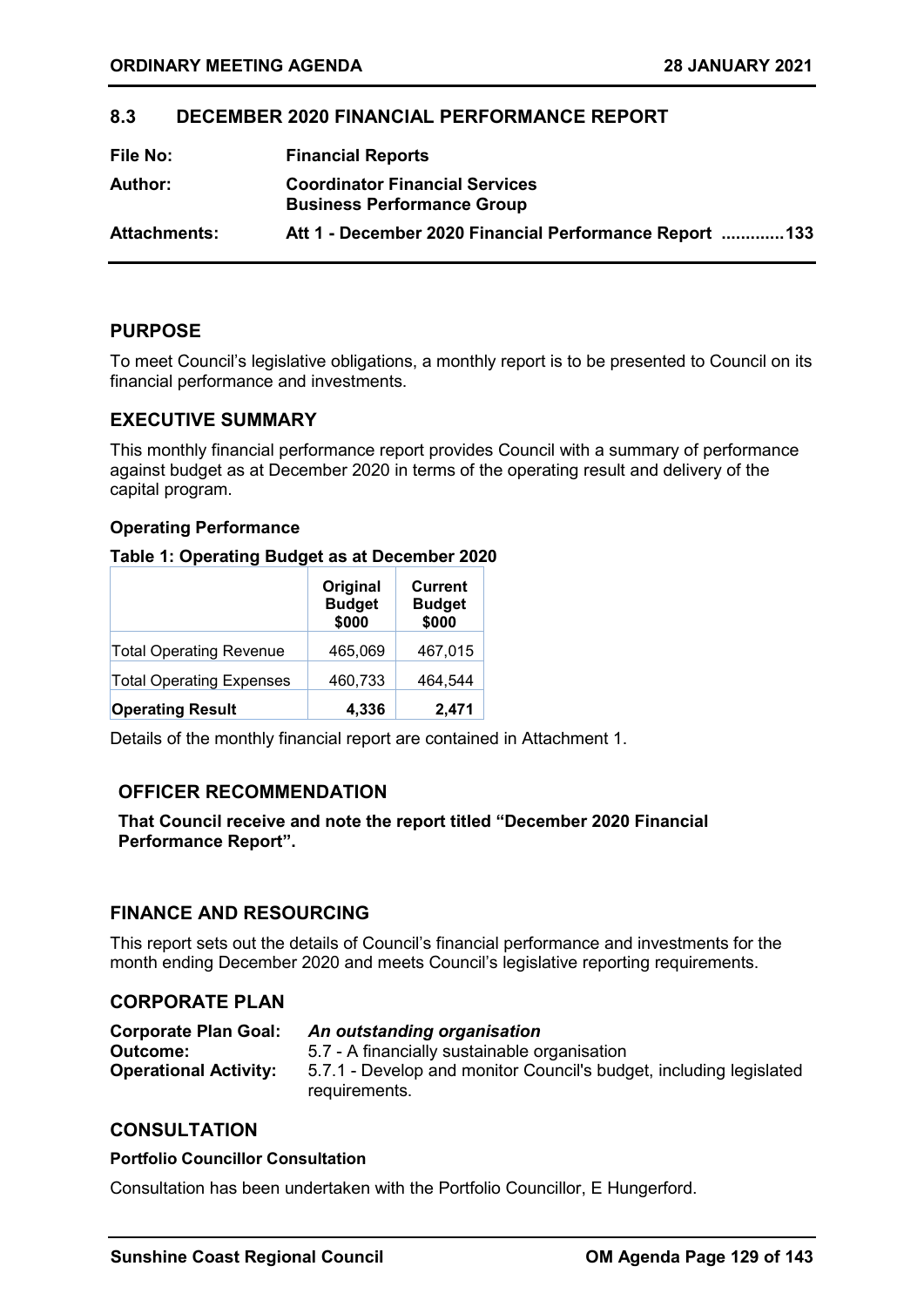#### **Internal Consultation**

This report has been written in conjunction with advice from:

- Acting Group Executive Business Performance
- Acting Chief Financial Officer

#### **External Consultation**

No external consultation is required for this report.

#### **Community Engagement**

No community engagement is required for this report.

#### **Legal**

This report ensures that Council complies with its legislative obligations with respect to financial reporting in accordance with Section 204 of the *Local Government Regulation 2012.*

Investment of funds is in accordance with the provisions of the *Statutory Bodies Financial Arrangements Act 1982* and the associated Regulations and the *Local Government Act 2009.*

#### **Policy**

Sunshine Coast Council's 2020/21 Investment Policy and

Sunshine Coast Council's 2020/21 Debt Policy.

#### **Risk**

Failure to achieve the budgeted operating result will negatively impact Council's capacity to complete its capital expenditure program.

#### **Previous Council Resolution**

#### **Ordinary Meeting 10 December 2020 (OM20/132)**

*That Council:*

- *(a) receive and note the report titled "***Budget Review 2 2020/21***"*
- *(b) adopt Appendix A as tabled, pursuant to sections 169 and 170 of the Local Government Regulation 2012, Council's amended budget for 2020/21 financial year incorporating:*
	- *(i) the statement of income and expenditure*
	- *(ii) the statement of financial position*
	- *(iii) the statements of changes in equity*
	- *(iv) the statement of cash flow*
	- *(v) the relevant measures of financial sustainability*
	- *(vi) the long term financial forecast*
	- *(vii) the Debt Policy*
- *(c) note the following documentation applies as adopted 25 June 2020*
	- *(i) the Revenue Policy*
	- *(ii) the total value of the change, expressed as a percentage, in the rates and utility charges levied for the financial year compared with the rates and utility charges levied in the previous budget, and*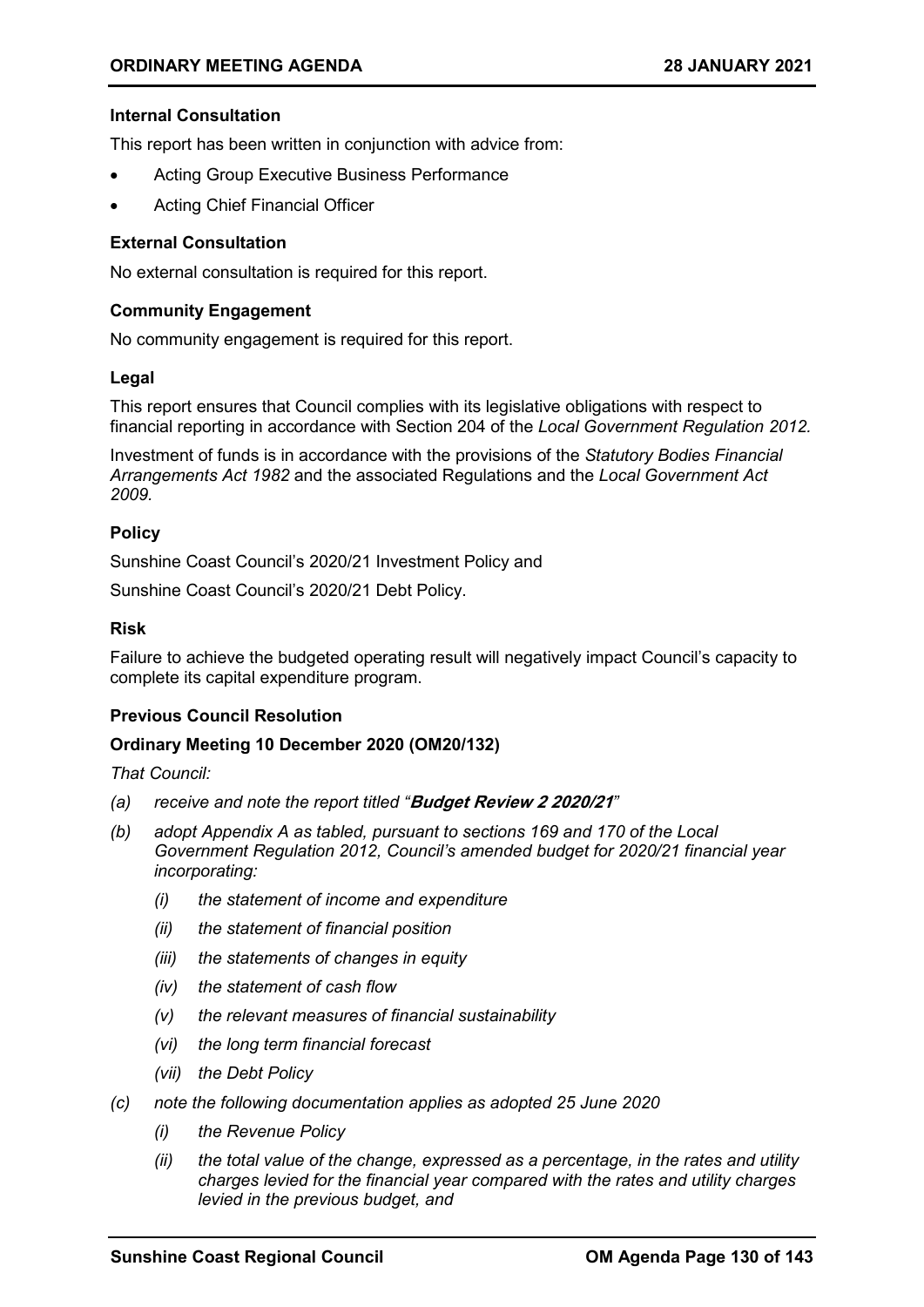- *(iii) the Revenue Statement and the rates and charges to be levied for the 2020/21 financial year and other matters as adopted 25 June 2020*
- *(d) endorse the Minor Capital Works Program (Appendix B) as amended.*

#### **Ordinary Meeting 17 September 2020 (OM20/103)**

*That Council:*

- *(a) receive and note the report titled "***Budget Review 1 2020/21***"*
- *(b) adopt Appendix A as tabled, pursuant to section 107A of the Local Government Act 2009 and sections 169 and 170 of the Local Government Regulation 2012, Council's amended budget for 2020/21 financial year incorporating:*
	- *(i) the statement of income and expenditure*
	- *(ii) the statement of financial position*
	- *(iii) the statements of changes in equity*
	- *(iv) the statement of cash flow*
	- *(v) the relevant measures of financial sustainability*
	- *(vi) the long term financial forecast*
	- *(vii) the Debt Policy*
- *(c) note the following documentation applies as adopted 25 June 2020*
	- *(i) the Revenue Policy*
	- *(ii) the total value of the change, expressed as a percentage, in the rates and utility charges levied for the financial year compared with the rates and utility charges levied in the previous budget*
	- *(iii) the Revenue Statement and*
	- *(iv) the rates and charges to be levied for the 2020/21 financial year and other matters as adopted 25 June 2020.*
- *(d) endorse the Minor Capital Works Program (Appendix B) as amended.*

#### **Special Meeting Budget 25 June 2020 (SM20/16)**

That Council adopt Appendix A as tabled, pursuant to sections 169 and 170 of the Local Government Regulation 2012, Council's budget for 2020/21 financial year incorporating:

- *i. the statement of income and expenditure*
- *ii. the statement of financial position*
- *iii. the statements of changes in equity*
- *iv. the statement of cash flow*
- *v. the relevant measures of financial sustainability*
- *vi. the long term financial forecast*
- *vii. the Debt Policy (adopted by Council resolution on 11 June 2020)*
- *viii. the Revenue Policy (adopted by Council resolution on 11 June 2020)*
- *ix. the total value of the change, expressed as a percentage, in the rates and utility charges levied for the financial year compared with the rates and utility charges levied in the previous budget*
- *x. the Revenue Statement*
- *xi. Council's 2020/21 Capital Works Program, endorse the indicative four-year program for the period 2022 to 2025, and note the five-year program for the period 2026 to 2030*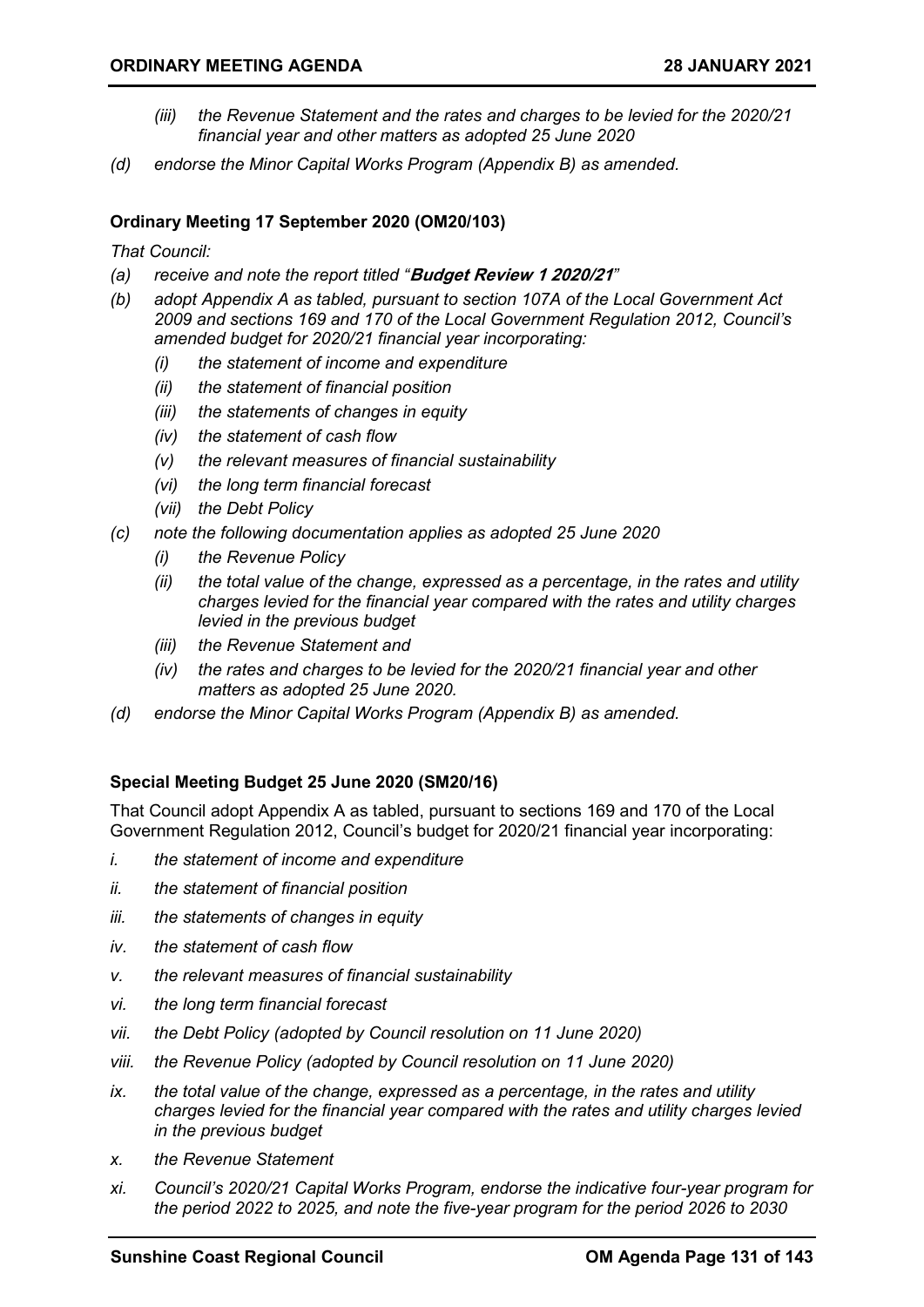- *xii. the rates and charges to be levied for the 2020/21 financial year and other matters as detailed below in clauses 3 to 12 and*
- *xiii. endorse the full time equivalent establishment as per the Sunshine Coast Council Establishment 2020/2021 report.*

#### **Related Documentation**

2020/21 Adopted Budget

#### **Critical Dates**

There are no critical dates for this report.

#### **Implementation**

There are no implementation details to include in this report.